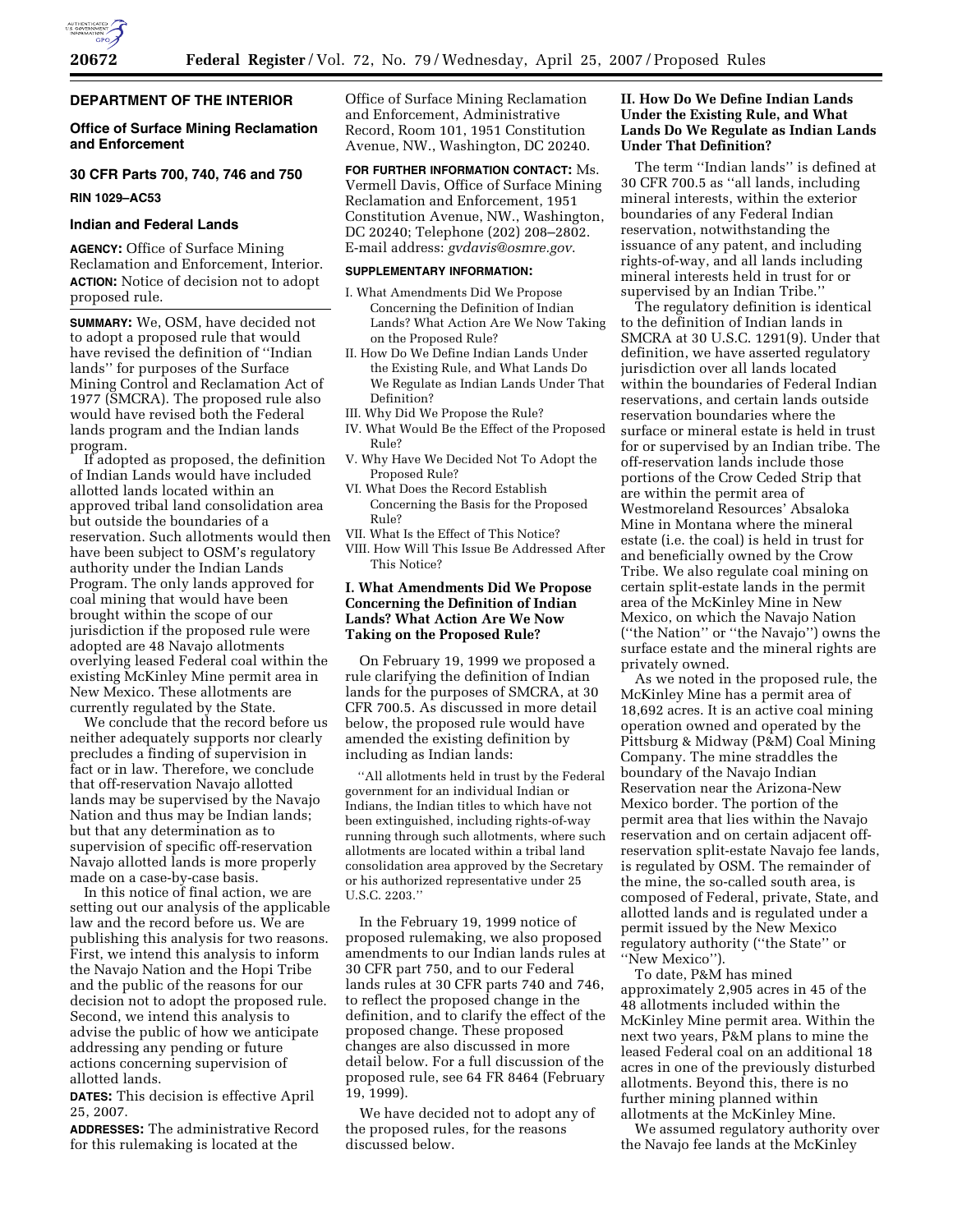Mine subsequent to two 1994 district court decisions (*Pittsburg & Midway Coal Mining Co.* v. *Babbitt*, No. Civ. 90– 730 (D.N.M. Sept. 13, 1994); and *New Mexico* v. *Lujan*, No. 89–758–M (D.N.M. Feb. 14, 1994)). Those decisions upheld the Department's interpretation that such lands are Indian lands for purposes of SMCRA regulation because the Tribe's ownership of the surface estate in fee simple renders the lands supervised by the Tribe within the meaning of section 701(9) of SMCRA.

### **III. Why Did We Propose the Rule?**

The Secretary agreed in a settlement agreement to propose a rule clarifying the definition of Indian lands at 30 CFR 700.5. The settlement agreement concerned consolidated actions filed by the Hopi Tribe and the Navajo Nation, *Hopi Indian Tribe* v. *Babbitt*, Nos. 89– 2055, 89–2066 (D.D.C. June 20, 1995). For purposes of SMCRA and the implementing regulations, the Secretary agreed to propose including within the definition of Indian Lands ''all allotments held in trust by the Federal Government for an individual Indian or Indians, the Indian titles to which have not been extinguished, including rightsof-way running through such allotments, where such allotments are located within a tribal land consolidation area approved by the Secretary or his authorized representative under 25 U.S.C. 2203.''

For purposes of this discussion, a brief history of the background of the proposed rule may be helpful. The Surface Mining Control and Reclamation Act of 1977, Public Law 95–87, 30 U.S.C. 1201 *et seq.*, (SMCRA or the Act) provides statutory authority for the development of regulations for surface coal mining and reclamation operations. Section 710 of SMCRA concerns the regulation of surface coal mining operations on Indian lands. Sections 710(d) and (e) identify the applicable SMCRA regulatory provisions for surface coal mining operations on Indian lands. The Secretary of the Interior issued a final rule on September 28, 1984, implementing the requirements of sections 710(d) and (e) of SMCRA (49 FR 38462). A new subchapter, Subchapter E—Indian Lands Program, was added to 30 CFR Chapter VII. Subchapter E included Part 750— Requirements for Surface Coal Mining and Reclamation Operations on Indian Lands, and Part 755—Tribal-Federal Intergovernmental Agreements.

Our regulations at 30 CFR Part 750 specify the applicable requirements for coal exploration and for surface coal mining and reclamation operations on

Indian lands, including permit review and permit processing; permit applications; performance standards; bonding; inspection and enforcement (I&E); and various other provisions. Section 750.6 designates OSM as the SMCRA regulatory authority on Indian lands and describes our permitting, consultation and I&E responsibilities under SMCRA. Section 750.6 also specifies the Indian lands responsibilities of the Bureau of Land Management (BLM), the Bureau of Indian Affairs (BIA), and the Minerals Management Service (MMS).

The final Indian lands rule promulgated in 1984 was challenged on various grounds by certain States (*New Mexico ex rel. Energy and Minerals Dep't, Mining and Minerals Div'n* v. *United States Dep't of the Interior*, Civ. No. 84–3572 (D.D.C.)), and by the National Coal Association and American Mining Congress (*NCA* v. *United States Dep't of the Interior*, Civ. No. 84–3586 (D.D.C.)).

The Department of the Interior settled those two challenges by entering into separate agreements with the plaintiffs in which we agreed to undertake further rulemaking actions concerning the Indian lands program. The second round of Indian lands rulemaking led to the issuance of a final rule on May 22, 1989 (54 FR 22182). The 1989 final rule, issued jointly by OSM and BIA, amended our regulations at 30 CFR part 750, as well as BIA's regulations at 25 CFR part 200 governing leases of coal on Indian lands.

In the preamble to the 1989 final rule, we clarified that we are the exclusive SMCRA regulatory authority on Indian lands until the United States Congress enacts legislation pursuant to section 710(a) of SMCRA, to allow Indian Tribes to assume full regulatory authority over surface coal mining operations on Indian lands, and the Tribes elect to do so.1 We also clarified that, for purposes of SMCRA regulatory jurisdiction, we considered off-reservation individual Indian allotments to be Indian lands only if an interest in the surface or mineral estate is held in trust for or supervised by an Indian Tribe. We did not, however, amend the regulatory

definition of Indian lands at 30 CFR 700.5.

The Hopi Tribe and the Navajo Nation challenged the 1989 final rule on several grounds. The Navajo Nation asserted that individual Indian trust allotments are Indian lands subject to OSM regulation under SMCRA and that the Secretary may not lawfully allow or delegate to the States any permitting or regulatory authority under SMCRA on such lands. The Tribes' challenges were subsequently consolidated and, in April 1995, were settled in an agreement between the Department of the Interior and the two plaintiff Tribes. The U.S. District Court for the District of Columbia approved the settlement in June 1995. See *Hopi Indian Tribe* v. *Babbitt*, Nos. 89–2055, 89–2066 (D.D.C. June 20, 1995).

Under the terms of the settlement, the Secretary agreed, among other things, to propose a rule clarifying the definition of Indian lands at 30 CFR 700.5 for purposes of SMCRA and the implementing regulations. Specifically, the Secretary agreed to propose including as Indian lands ''all allotments held in trust by the Federal Government for an individual Indian or Indians, the Indian titles to which have not been extinguished, including rightsof-way running through such allotments, where such allotments are located within a tribal land consolidation area approved by the Secretary or his authorized representative under 25 U.S.C. 2203.''

We proposed the clarified definition of Indian lands on February 19, 1999 (64 FR 8464). We also proposed several changes to the Indian lands program at 30 CFR part 750 to make those regulations consistent with the proposed change in the definition of Indian lands. We further proposed various rule changes to the Indian lands program and to the Federal lands program at 30 CFR parts 740 and 746 to specify the applicable regulatory requirements for mining operations involving the mining of leased Federal coal on Indian lands. We anticipated that the necessity for such requirements would arise for the first time, should we ultimately adopt the revised definition of Indian lands.

We held a public hearing on the proposed rule in Albuquerque, New Mexico on June 8, 1999. The public comment period on the proposed rule was originally scheduled to close on April 20, 1999, but we subsequently extended the comment period through June 21 after we received several requests for an extension. Commenters included the Navajo Nation, the State of New Mexico, the National Mining

<sup>1</sup>SMCRA was amended on December 20, 2006, to provide for tribal primacy. As amended, SMCRA section 710 provides in relevant part as follows:

<sup>&#</sup>x27;'(j)(A)(1) In General.—Notwithstanding any other provision of law, an Indian tribe may apply for, and obtain the approval of, a tribal program under section 503 regulating in whole or in part surface coal mining and reclamation operations on reservation land under the jurisdiction of the Indian tribe using the procedures of section 504(e).''

Tax Relief and Health Care Act of 2006, Pub. L. 109–432, Div. C, Title II, Subtitle A.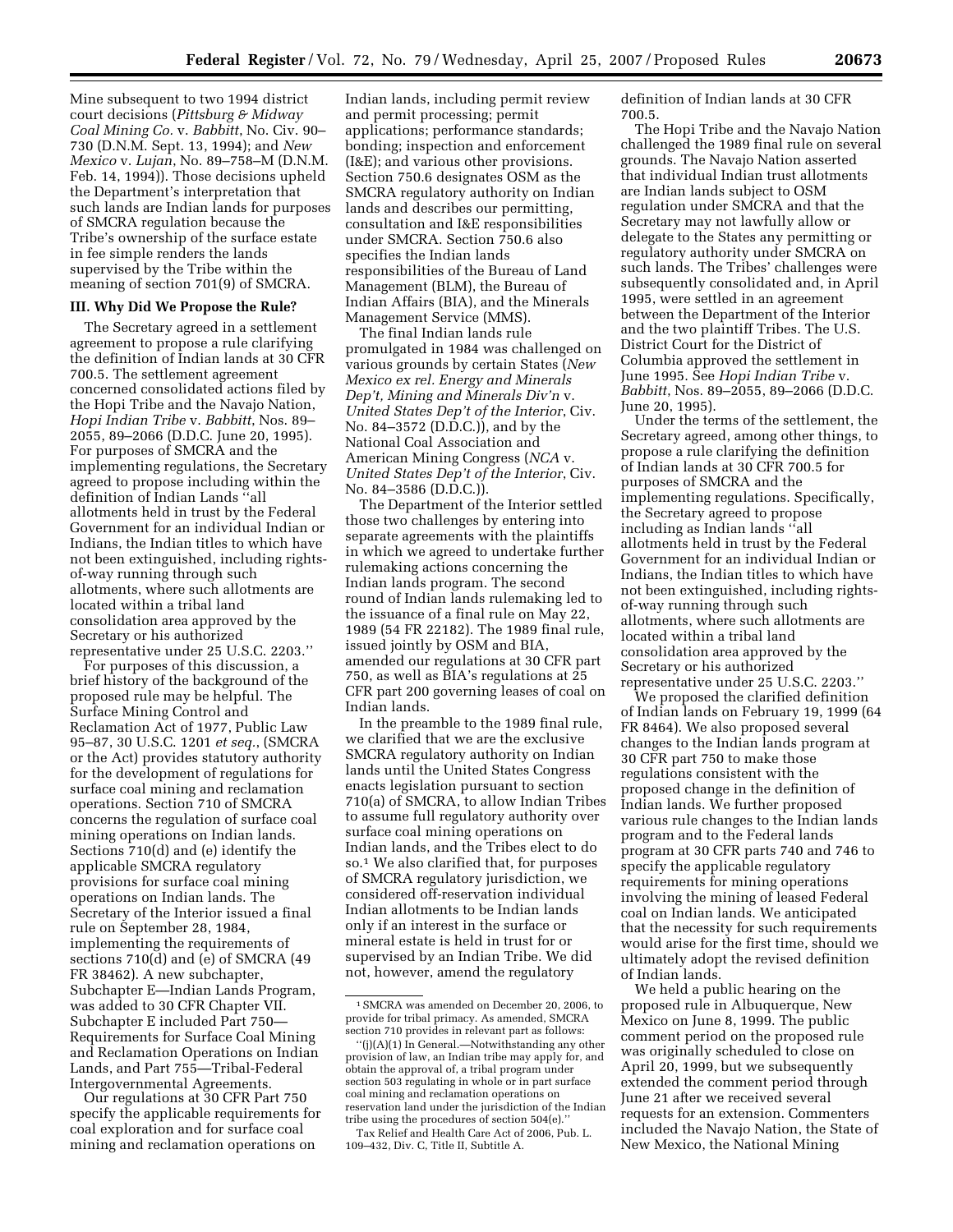Association and Pittsburg & Midway Coal Company (McKinley Mine).

## **IV. What Would Be the Effect of the Proposed Rule?**

# *A. What Lands Would Be Affected?*

If adopted as proposed, the definition of Indian Lands would include allotted lands located within an approved tribal land consolidation area but outside the boundaries of a reservation. Such allotments would then be subject to OSM's regulatory authority under the Indian Lands Program. The only lands approved for coal mining that would be brought within the scope of OSM's jurisdiction if the proposed rule were to be adopted are 48 Navajo allotments overlying leased Federal coal within the existing McKinley Mine permit area in New Mexico. These allotments are currently regulated by the State. The McKinley Mine permit area straddles the boundary of the Navajo Reservation near the Arizona-New Mexico border. The portions of the permit area that lie within the reservation boundaries and on an adjacent parcel of off-reservation Navajo fee lands, are collectively referred to as the north area and are regulated by OSM. The remainder of the mine, the so-called south area, is composed of Federal, private, State, and allotted lands occurring in a complex checkerboard pattern, and is regulated by the State of New Mexico. The allotted lands include all or part of 48 individual allotments, 45 of which contain leased Federal coal and three of which contain unleased Federal coal. No other coal mines in the U.S. would be affected by the proposed rule at this time.

### *B. How Would the Proposed Rule Affect Funding Under SMCRA Title V and Title IV, and Responsibility for AML Reclamation?*

*Effect on Allocation of Title IV Funding and Responsibility for AML Reclamation:* As we explained in the proposed rule, we collect AML reclamation fees from coal mining operations pursuant to Title IV of SMCRA and the implementing regulations. Historically, fifty percent of the fees from coal produced from State and private lands within a State, or from coal produced from Indian lands, is allocated to the respective State or Tribal share for use, once appropriated, on eligible reclamation projects and activities. The Navajo Nation, as well as the Crow and Hopi Tribes, have approved Title IV programs. However, beginning with fees collected during fiscal year 2008, States and Indian Tribes that have certified the

completion of all coal-related reclamation under section 411(a) of SMCRA, as the Navajo Nation has done, will receive payments from unappropriated funds in the U.S. Treasury in lieu of that allocation. Noncertified States, such as New Mexico, will receive their 50% allocation in the form of grants for AML reclamation purposes. Tax Relief and Health Care Act of 2006, Public Law 109–432, Div. C, Title II, Subtitle A.

If allotted lands were designated Indian lands as proposed, the resulting change in the jurisdictional status of Navajo consolidation area allotments would mean that the Navajo Nation would receive Treasury payments equal to 50% of the AML reclamation fees generated by coal production on those allotments. The change also would mean that New Mexico would no longer receive 50% of the fees generated by coal production on those allotments.

*Effect on Allocation of Title V Funding:* In the proposed rule, we noted that the change in definition of Indian lands, if adopted, could also potentially reduce the amount of annual funding that we provide to the State of New Mexico to support the implementation of its Title V regulatory program. As we explained in the proposed rule, the State's Title V funding formula is based, in part, on the total acreage subject to State regulatory jurisdiction; thus, the proposed change in the Indian lands definition could result in a small decrease in the State's annual Title V grant since it would immediately reduce the amount of land subject to State regulation.

# **V. Why Have We Decided Not To Adopt the Proposed Rule?**

With the publication of the February 19, 1999, proposed rule, we met our obligation under the 1995 settlement agreement to propose the change in the definition of Indian Lands. As discussed above, we then reviewed the rulemaking record and decided whether to adopt a final rule in consideration of all of the information in the record. We further considered the extent to which it was appropriate to pursue any other rulemaking to address the question of when allotments are supervised by a tribe. Finally, we evaluated further actions that are likely on the underlying issue.

#### *A. How Did We Determine What Action To Take on the Proposed Rule?*

In determining what action to take in this final rulemaking, we were required to evaluate the administrative record to determine whether the record supports a determination that all allotted lands in

an approved tribal land consolidation area are supervised by an Indian tribe. Effectively, to adopt the proposed rule, we would need to find that the Navajo Nation supervises Navajo allotments located outside the reservation but within the Navajo Land Consolidation Area.

As a first step in our evaluation, we determined what is meant by the term ''supervised by'' in the SMCRA definition. We also extensively researched the legal and historical background of the definition of Indian Lands. As discussed below, we concluded that to ''supervise'' means to have the function, right, or authority to superintend, regulate, or oversee a person or thing. Thus in general, a tribe supervises lands if the tribe has the function, right, or authority to superintend, regulate, or oversee the lands or what is done affecting the lands.

We then reviewed the record and concluded that the record does not support a determination that all allotted lands in an approved tribal land consolidation area are supervised by an Indian tribe. Specifically, the record does not demonstrate whether or not the Navajo Nation supervises the offreservation Navajo allotted lands in the approved Navajo tribal land consolidation area.

# *B. What Are Our Reasons for Not Adopting the Proposed Rule?*

#### 1. Summary

After reviewing the entire administrative record, including all comments received on the proposed rule, we conclude that, for the reasons set out below, the record does not support a finding that all allotted lands in an approved tribal land consolidation area are Indian lands for purposes of SMCRA; and that the record also does not support a conclusion one way or the other as to whether off-reservation Navajo allotted lands are supervised by the Nation. Further, as discussed below, we conclude that (1) this jurisdictional issue has arisen only once so far, and is unlikely to arise frequently in the future. (However, the proposed rule would be over-inclusive, because it would also apply without further analysis to any other similarly situated allotments that might occur; and this is not appropriate, because case-by-case analysis of all relevant facts and law is required for any such determination of tribal interests.) and (2) this issue is not suited to a rulemaking of nationwide applicability, but rather should be addressed in case-by-case determinations.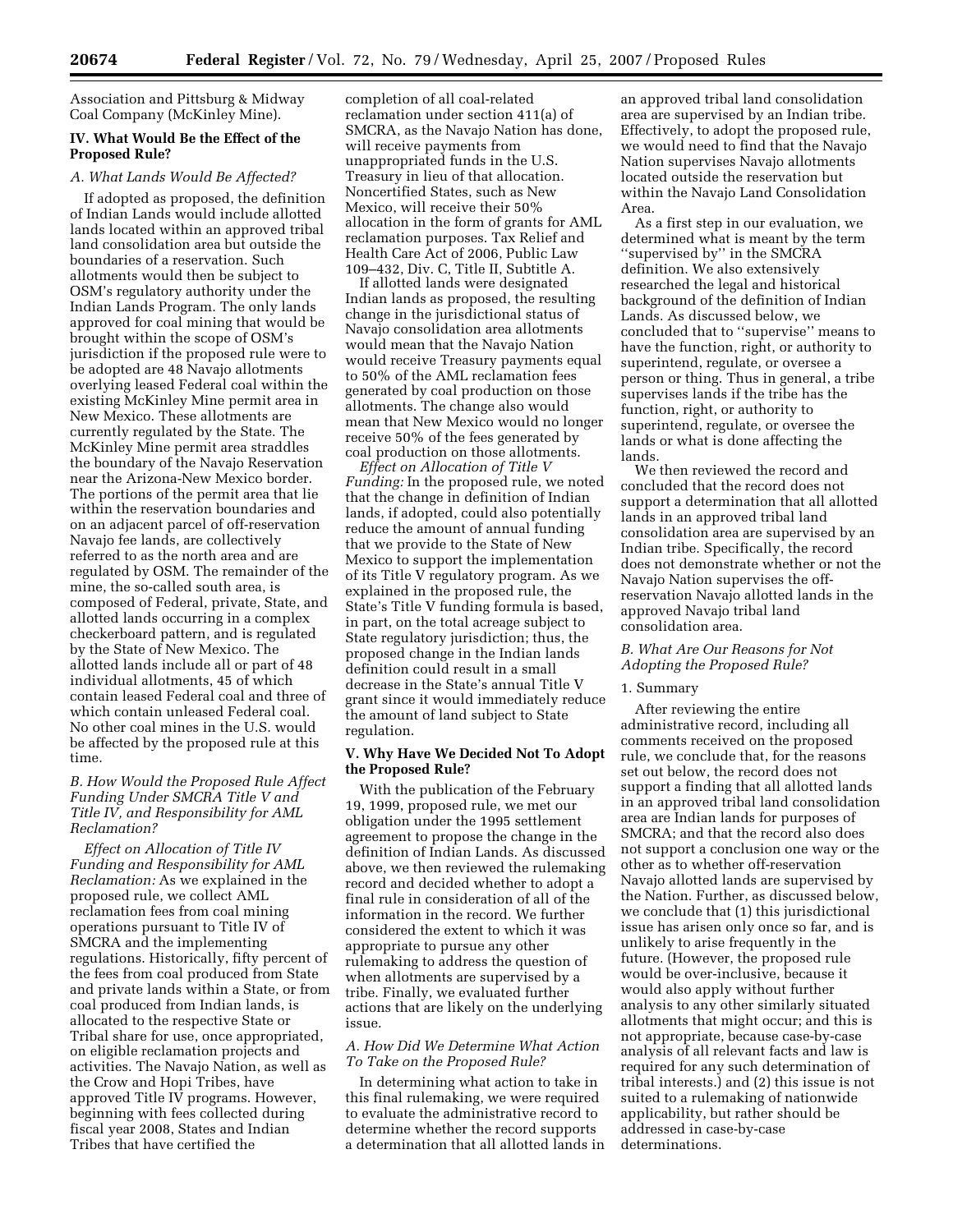For the above reasons, we conclude that the record before us neither adequately supports nor clearly precludes a finding of supervision in fact or in law. Therefore, we conclude that off-reservation Navajo allotted lands may be supervised by the Navajo Nation and thus may be Indian lands; but that any determination as to supervision of specific off-reservation Navajo allotted lands is more properly made on a case-by-case basis. Hence, we have decided not to adopt the proposed rule.

2. What Is the Meaning of ''Supervised by''?

Statutory construction is a two-step process. In the first step, we ask whether the intent of Congress is clear. *Chevron U.S.A., Inc.* v. *Natural Resources Defense Council, Inc.*, 467 U.S. 837, 842 (1984), *reh'g denied*, 468 U.S. 1227 (1984) (''*Chevron*''). If so, we ''must give effect to the unambiguously expressed intent of Congress.'' *Id.* at 842–43. We must ascribe to the statutory words their plain and ordinary meaning, absent convincing reasons to the contrary. The words are the best indicators of legislative intent. *See, e.g.*, *Save Our Cumberland Mountains* v. *Clark*, 725 F.2d 1422 (D.C. Cir. 1982). *See also Chevron*, 467 U.S. 837, 839.

In the second step of statutory construction, if Congress has not ''spoken to the precise question at issue,'' our construction of the statute must be ''permissible,'' *i.e.,* ''rational and consistent with the statute.'' *See Chevron*, 467 U.S. at 842, 843.

#### a. Is the Statute Ambiguous?

*Summary:* SMCRA does not define ''supervised by,'' and the legislative history of SMCRA is silent as to Congress' intention. However, a statute is not ambiguous if the terms used have a commonly accepted interpretation. After review of all comments on the proposed rule, and the materials discussed below, we conclude that, in general, a tribe supervises lands if the tribe has the function, right, or authority of superintending, regulating, or overseeing those lands. Thus, the Indian lands criterion, ''supervised by,'' addresses whether the tribe has the function, right, or authority of regulating, superintending, or overseeing the lands in question, and what is done affecting those lands. Although we found many variations in the definitions and synonyms ascribed to these terms, we believe that the thrust of relevant definitions and interpretations may be summarized as follows: ''supervise'' or ''supervision'' means the function, right, or authority

of superintending, regulating, or overseeing a person or thing. We conclude that this is the meaning intended by Congress.

*No SMCRA Definition or SMCRA Legislative History:* The term ''supervised by'' is neither defined in SMCRA nor explained in the legislative history of the statute. *See Valencia Energy Co.*, 109 IBLA 40 (1989), *aff'd*, *New Mexico ex rel. Energy, Minerals & Natural Resources Dep't* v. *Lujan*, No. 89–758–M, 21 ILR 3113 (D.N.M. February 14, 1994) (''*Valencia*'').

*Commonly Accepted Interpretation of ''Supervise'' or ''Supervision'':* To ascertain whether the term has a commonly accepted interpretation, and therefore is not ambiguous, we reviewed definitions and interpretations of the word ''supervise'' given in various dictionaries, a thesaurus and relevant case law. One widely used dictionary says ''supervise'' means: ''to direct and inspect the performance of; superintend.'' (*The American Heritage Dictionary, Second College Edition*  (1982)). Another dictionary says ''supervision'' refers ''to the function of watching, guarding, or overseeing.'' (*The American Heritage Dictionary of the English Language, Fourth Edition*  (2000)). Similarly, other definitions of ''supervise include: ''superintend, oversee,'' (*Merriam Webster's Collegiate Dictionary, Tenth Edition* (1996)); and ''1. To direct and watch over the work and performance of others (synonyms: boss, overlook, oversee, superintend). 2. To control the course of (an activity).'' (*Roget's II: The New Thesaurus* (1980)). In addition, Black's Law Dictionary defines ''supervise'' as ''to have general oversight over, to superintend or to inspect.'' *Black's Law Dictionary* (7th ed. 1999).

Case law interpreting the word ''supervise,'' gives some similar interpretations of the term. For example:

According to the Century Dictionary, \* \* \* the word ''supervise'' means to oversee; have charge of, with authority to direct or regulate. \* \* \* *New York Life Ins. Co.* v. *Rhodes*, 60 S.E. 828, 831, 4 Ga. App. 25.

\* \* \* \* \* Common meaning of ''supervise'' is to superintend which means to have charge and direction of, to direct course and oversee details, to regulate with authority, to manage, to have or exercise the charge and oversight

of, to oversee with power of direction, to take care of with authority. *Nederlandsch-Amerikaansche-Stoomvaart-Mattschappij; Holland-America Line* v. *Vassallo*, Tex. Civ. App., 365 S.W. 2d 650, 656 [sic]. <br>  $\star$   $\quad$   $\star$   $\quad$   $\star$   $\quad$   $\star$   $\quad$ \* \* \* \* \*

The words ''supervise,'' ''superintend,'' and ''oversee,'' in ordinary use and common acceptance, have substantially the same

meaning, which is to have or exercise the charge and oversight of. *Bacigalupo* v. *Fleming*, 102 S.E.2d 321, 325, 199 Va. 827.

# *Words and Phrases*, ''Supervise'' (2001).

Although we found many variations in the definitions and synonyms ascribed to these terms, we believe that the thrust of relevant definitions and interpretations may be summarized as follows: ''supervise'' or ''supervision'' means the function, right, or authority of superintending, regulating, or overseeing a person or thing. Under the first prong of the *Chevron* test, and after review of all comments on the proposed rule, and review of the materials referenced in this preamble, we conclude that this is the meaning intended by Congress. Thus, we conclude that the statute is unambiguous as to the meaning of the term ''supervised by.''

b. What Is Our Alternative Interpretation of the Statute, if a Court Were To Disagree With Our Construction Above?

Although we conclude that the statutory term ''supervised by'' is, for purposes of the proposed rule, unambiguous, we recognize that, in light of the variations in meaning ascribed to the term in different contexts, it is possible that a court might conclude differently. If a court did so hold, then in the absence of clear statutory language or express Congressional direction, OSM has the authority to make a reasonable or permissible interpretation of the statutory phrase. Congress, when it leaves ambiguity in a statute to be implemented by an agency, is presumed to intend that the ambiguity will be resolved by the agency, and intends the agency to have the discretion allowed by an ambiguity. *Chevron*, 467 U.S. 837, 843; *Smiley* v. *Citibank*, 517 U.S. 735, 740–41 (1996).

If a court were to disagree with our construction of the term ''supervised by'' as used in SMCRA § 701.9, as unambiguous, and were to rule that, on the contrary, the term is ambiguous, the term would have to be construed under a *Chevron* Step II analysis. Using that alternative analysis we conclude that a tribe supervises lands if the tribe has the function, right, or authority of superintending, regulating, or overseeing those lands. Thus, for purposes of our review of the record and action on the proposed rule, we conclude that the Indian lands criterion, ''supervised by,'' addresses whether the tribe has the right or authority to regulate, superintend, or oversee the lands in question (or the function of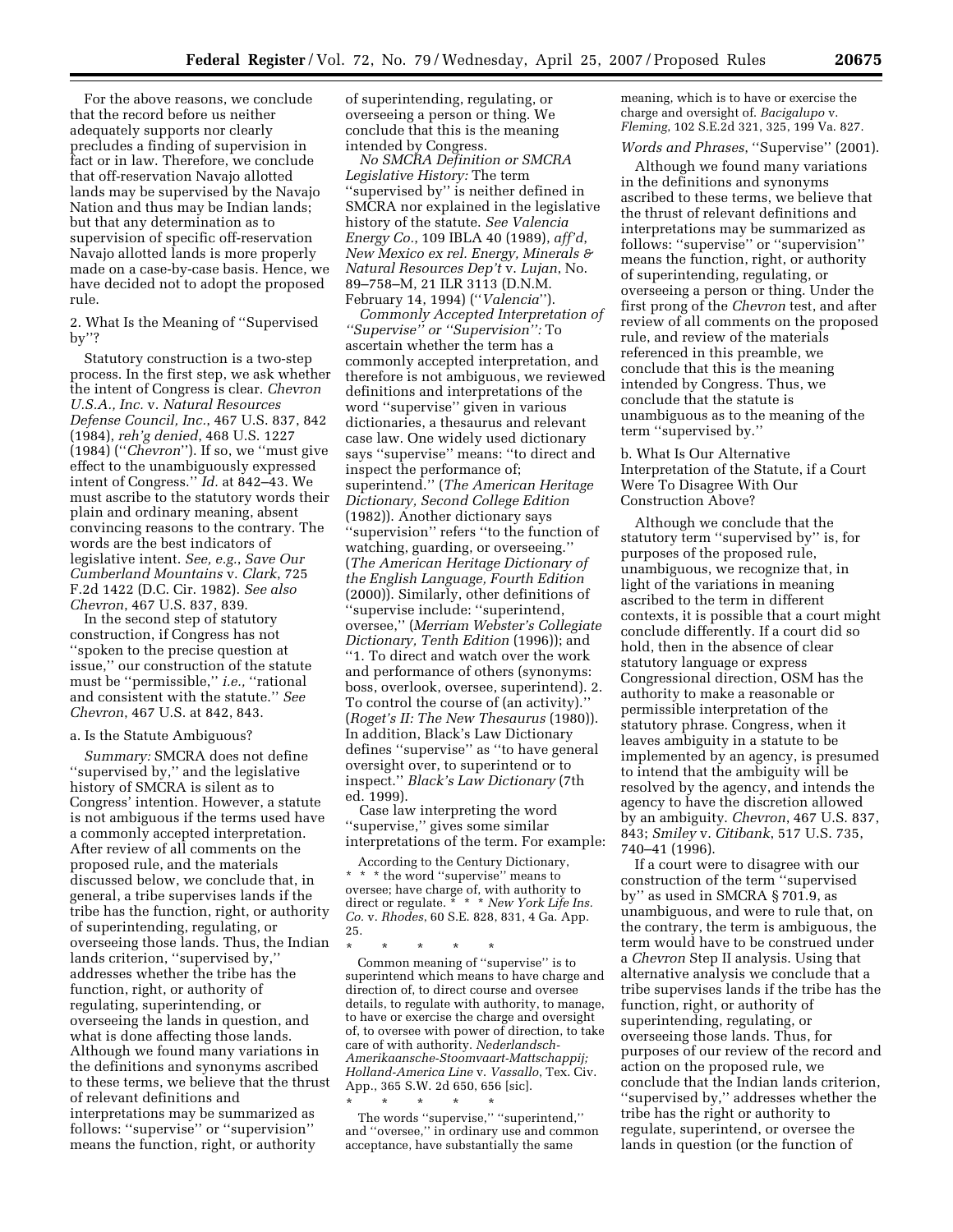doing so); or whether the tribe has the right or authority to regulate, superintend, or oversee what is done affecting those lands (or the function of doing so).

c. What Is the Relationship of Tribal Supervision to the Roles of Other Governments on Lands?

A determination as to tribal supervision does not require that we compare state or Federal supervision versus tribal supervision in order to determine whether allotments are Indian lands. Rather, we determine whether the tribe's interests or actions suffice to constitute supervision for purposes of SMCRA. Nothing in the SMCRA definition requires that the tribe have exclusive supervision or primary supervision. Thus, the definition does not require that either a state or the Federal Government be excluded from supervising the land. Similarly, the statute does not require that the tribe have a greater supervisory interest or role than a state or the Federal Government does. Further, the definition does not require that the supervision specifically relate to SMCRA or coal mining. This is consistent with the fact that OSM is the SMCRA regulatory authority on designated Indian lands, and that a state is typically the SMCRA regulatory authority on other lands. Thus, either a state or OSM would have the primary ''supervisory'' responsibility for regulating surface coal mining operations and their effects on lands under SMCRA. However, the definition does require that a tribe supervise the lands. In this regard, supervision of activities that may significantly affect lands (such as building, grazing, and other land uses, water pollution, etc.) may be evidence of, or an aspect of, supervision of the lands. We believe that, logically, supervision of actions that affect lands is a basic means of supervising the affected lands.

d. Is Our Construction of ''Supervised by'' Consistent With SMCRA Case Law?

Our construction of ''supervised by'' and ''supervise'' is not controverted by the decisions in either of the two cases concerning the interpretation and application of the term under SMCRA. *Valencia Energy Co.,* 109 IBLA 40 (May 26, 1989) (''*Valencia*''), *aff'd sub nom. New Mexico* v. *Lujan,* No. 89–758-M (D.N.M. February 14, 1994), 21 I.L.R. 3113 (June 1994); and *Pittsburg & Midway Coal Mining Co.* v. *OSMRE,* 115 IBLA 148 (1990) (''*Pittsburg & Midway*''), *aff'd, The Pittsburg & Midway Coal Mining Co.* v. *Babbitt,* No. 90–730 (D.N.M. September 12, 1994).

Neither of the two cases has led to a decision that defines the term specifically and unambiguously. Further, neither case has yielded a final decision that addresses the applicability of the term to allotted lands.

*Valencia* addressed our interpretation that certain lands, in which a tribe held a fee interest in the surface, were ''Indian lands'' under SMCRA. One of our bases for our interpretation was that land owned by the Nation necessarily constituted land ''supervised by'' the Nation. We argued to the IBLA that, ''if ownership were not supervision, it would be impossible for a property interest to reach the level of supervision.'' The IBLA agreed. 109 IBLA 40 (1989). In its appeal to the IBLA, Valencia had advanced the argument that, ''[s]ince the lands in question are not presently within the Tribe's regulatory jurisdiction, \* \* \* it is beyond the power of OSMRE to include such lands within the definition of ''Indian lands.'' 109 IBLA 51. Further, Valencia had argued that, since the Navajo Nation had conveyed all its rights to the surface for approximately 50 years, it had no supervisory authority over the land until the expiration of the lease term. *Id.* at 52. In rejecting Valencia's arguments, the IBLA concluded that, ''where an Indian tribe owns either the mineral estate or the surface in fee of any land outside of the exterior boundaries of an Indian Reservation, such land is ''supervised by an Indian tribe'' within the meaning of 30 U.S.C. 1201(9) (1982) and is properly subject to the Federal Program for Indian Lands established in 30 CFR Part 750.'' *Id.* at 67. The IBLA found that, while an OSM analysis ''provided more than a sufficient basis upon which to find that the Navajo Tribe did exercise supervision in fact, we are also of the view that supervision in law, *i.e.*, mere ownership of the surface fee, was sufficient, in and of itself, to compel the conclusion that the lands at issue were 'Indian lands.' '' 109 IBLA at 65.

The *Valencia* holding on ownership of either the mineral or surface estate was also followed by the IBLA in *Pittsburg & Midway. Pittsburg & Midway*  concerned a consolidated set of cases, related to a permit issued by OSM. The permit effectively asserted jurisdiction under the SMCRA Indian lands program over two categories of lands: Offreservation lands in which the surface estate is owned by the Navajo; and any allotted lands held by members of the Navajo Nation that might be determined by OSM to be supervised by the Tribe. See Memorandum of the Office of Surface Mining Reclamation and Enforcement at 9–10 and Attachments A

and B, and Memorandum of the Office of Surface Mining Reclamation and Enforcement on the Issue of Jurisdiction over Off-Reservation Indian Tribal Split Estate Lands at 5 and n. 2, *Pittsburg & Midway,* 115 IBLA 148 [*ref.* OHA Docket No. TU–6–2–PR]. At that time, we did not identify any specific off-reservation allotted lands as being supervised by the Nation. The permittee challenged our jurisdiction to issue permits for any offreservation lands within the mine. The Navajo Nation intervened in the case, and asserted, *inter alia,* that OSM had jurisdiction over all of the mine lands, including the off-reservation allotments.

The permittee argued that ''Indian lands'' does not apply to lands outside a reservation where a tribe owns only the surface estate, because the SMCRA definition requires that the tribe also own the mineral estate. The IBLA held that we had jurisdiction to issue the permit with respect to the offreservation lands in which the Navajo held only the surface estate. The IBLA also held that our interpretation of the definition, as set out in *Valencia,* was reasonable and therefore the definition applies to ownership of a split estate. The IBLA noted that it is clear that supervision is one of the rights encompassed in fee simple ownership of land, and rejected the permittee's assertion that ''supervision'' must mean unfettered management of land. 115 IBLA 156. Concerning one of the consolidated cases, the IBLA concluded that the Administrative Law Judge's decision did not provide a basis for the judge's determination that the offreservation allotted lands in the permit area are not supervised by the Tribe. *Id.*  at 161. The IBLA held further that the question cannot be resolved in the absence of a hearing. Therefore, the IBLA remanded the case for a hearing and decision on the question of whether the off-reservation allotted lands were ''Indian lands'' because they were ''held in trust for or supervised by'' the Tribe. *Id.* The remanded case on allotted lands was subsequently stayed in 1992 pending the outcome of the district court appeal of the case (*Pittsburg & Midway Coal Mining Co.* v. *OSM,*  Docket Nos. TU 6–2–PR, TU 7–6–R, TU 6–60–R, *order entered* October 16, 1992 (OHA Hearings Div.). Subsequently, it is our understanding that the remanded case was informally stayed by consensus of the parties pending final disposition of the litigation that led to the 1995 settlement agreement discussed above. Then the case was informally stayed pending final action on our proposed Indian lands rule published on February 19, 1999. The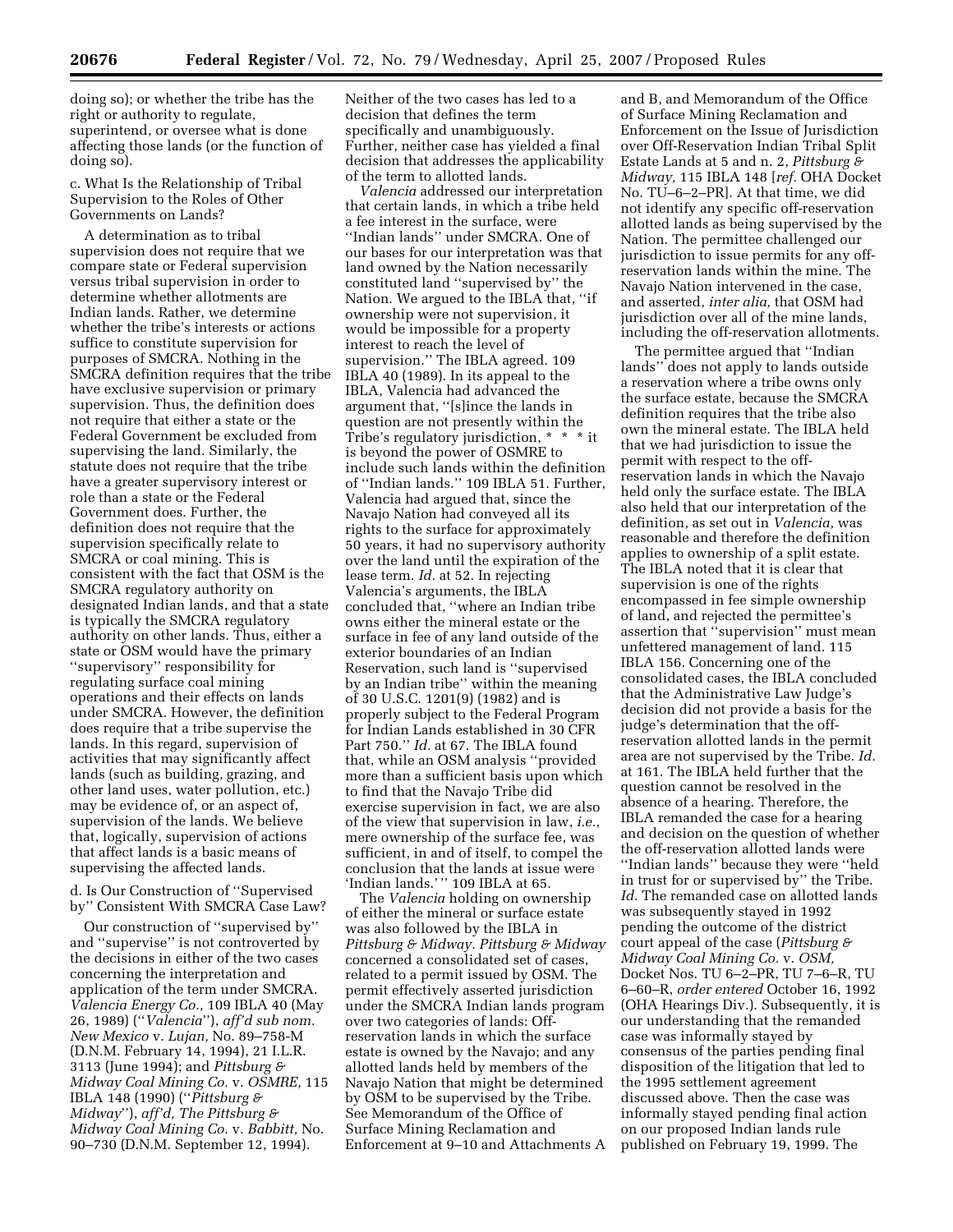remanded case has now been dismissed without prejudice, although OSM stated that it did not support the dismissal, because this rulemaking was pending and dismissal of the case could impede resolution of the ''Indian lands'' status issue. *Pittsburg & Midway Coal Mining Co.* v. *OSM,* OSMRE's Response to Order to Show Cause, Docket Nos. TU 6–2–PR, TU 7–6–R, TU 6–60–R (OHA Departmental Hearings Div.).

Regardless of whether the term ''supervised by'' is construed under *Chevron* Step I or Step II, we conclude that, consistent with *Valencia,*  supervision of lands may be supervision in fact or supervision in law (or a mixed question of fact and law). That is, supervision may exist either because a tribe has the right or authority to superintend, regulate, or oversee the lands [supervision in law]; or because the tribe currently or historically superintends, regulates, or oversees the lands [supervision in fact]; or both.

e. Is Our Construction of ''Supervised by'' Consistent With Other Legislative History Relevant to Congress' Intent in SMCRA?

Our interpretation is also consistent with the interpretation of the phrase ''supervised by an Indian tribe'' in the legislative history of another bill considered by Congress at the same time it considered SMCRA, the Land Use Policy Planning and Assistance Act of 1973 (LUPA).

In *Valencia,* in evaluating the evidence of Congress' intent on this issue, we noted that LUPA contained a definition of ''Indian lands'' similar to that in SMCRA and was drafted at approximately the same time as the SMCRA definition of ''Indian lands.'' In explaining the scope of the phrase ''supervised by an Indian tribe'' in LUPA, the Senate Report on the bill noted that the phrase ''is intended to cover lands which are Indian country for all practical purposes but which do not enjoy reservation status.'' S. Rep. No. 93–197, at 127 (1973). The committee noted that tribal land use planning programs would be largely meaningless if the tribes could not control key reservation tracts that they did not own ''or lands outside a reservation which they own or *for which they possessed administrative responsibility.*'' *Id.* (Emphasis added). From this, we argued in *Valencia* that lands owned by an Indian tribe are ''Indian lands'' under SMCRA section 701(9).

Valencia argued that recourse to the legislative history of LUPA was unwarranted because it involved a different piece of legislation, that was

never enacted, and that was considered four years before SMCRA was adopted. Valencia also argued that, regardless of what may have been contemplated by the original drafters of the language, their interpretation could not be said to be binding on the Congress that adopted SMCRA. However, the IBLA rejected all of these arguments, noting that: LUPA was considered by the same committee that was formulating an earlier version of SMCRA; the definition of ''Indian lands'' in the bills was identical; and in the ensuing 4 years, the SMCRA definition of ''Indian lands'' remained the same. The IBLA concluded that ''[i]t is simply logical to assume that a single legislative committee, reviewing two separate pieces of legislation, both containing the same verbatim definition, intended the same interpretation of that definition'' in both pieces of legislation. 109 IBLA 50. The IBLA also noted that Valencia's argument would have had more force if there had been any indication in the legislative history of a subsequent change in Congress' interpretation, but no such change had occurred, despite Congress' continual reexamination of the provision until passage. 109 IBLA 61 [citing *In re: Permanent Surface Mining Regulation Litigation,* 627 F.2d 1346, 1364 (DC Cir. 1980)]. Noting that the Court of Appeals for the District of Columbia had relied heavily on the legislative history of LUPA in interpreting SMCRA section 710, the IBLA stated that recourse to the legislative history of LUPA to construe the phrase ''supervised by an Indian tribe'' in SMCRA section 701(9) was proper. 109 IBLA 62. As noted above, *Valencia* was upheld by a district court on appeal.

The legislative history of LUPA using the phrase ''lands \* \* \* for which they possessed *administrative responsibility*'' to refer to lands supervised by a tribe, is consistent with our interpretation of the term ''supervised by.'' However, even if it were argued that the IBLA erred and that the legislative history of LUPA does not establish beyond dispute Congress' intent with regard to the interpretation of ''supervised by,'' we are not relying solely upon that legislative history to establish Congress' intent with regard to the phrase. Rather, as discussed above, we conclude that Congress intended the commonly understood meaning; namely, ''supervise'' or ''supervision'' means the function, right or authority of superintending, regulating, or overseeing a person or thing. And, as discussed above, if a court were to conclude that Congress' intent was not

clear, we believe that our interpretation is reasonable.

3. Does the Record Demonstrate Navajo Nation Supervision of Off-Reservation Allotted Lands in the Consolidation Area?

After review of the record before us, including all comments, we conclude that the record does not demonstrate that, in general, all tribes supervise their members' allotted lands. The record does not demonstrate any relevant interests or functions that all tribes have on their tribal members' allotted lands. More specifically, as discussed below, the record does not clearly demonstrate whether the Navajo Nation supervises the Navajo allotted lands outside the Navajo reservation, in the approved tribal land consolidation area. The record does not clearly and indisputably establish the extent to which the Nation supervises those lands in law because of any sovereign or congressionally delegated authority on these allotted lands relevant to supervision of the lands under SMCRA. Likewise, it is not clear whether the Nation supervises those lands in fact because of any actions or programs of the Nation that amount to superintending, regulating, or overseeing the lands. Thus, the record does not establish whether the Nation supervises any allotted lands in fact or in law. Equally important, for any interests that the Nation may assert that it has or any actions that the Nation may take on allotted lands, the record does not clearly demonstrate relevance or significance to tribal supervision of those lands under SMCRA. In summary, the record is inadequate to support a determination as to whether any Navajo off-reservation allotted lands are supervised by the Navajo Nation and are thus Indian lands. Therefore, we conclude that the record does not support the proposed rule.

a. Why Is Case-by-Case Analysis Needed for Evaluation of Tribes' Authorities Over Allotted Lands?

We could find no consistent rule articulated by the courts concerning tribal authority over any off-reservation lands or land uses, although in general the commentators and decisions referenced in this notice emphasize the need for full discussion of all relevant factors, including legal and factual parameters concerning a tribe's authority. Tribes' authorities over various types of lands have long been the subject of contention and confusion.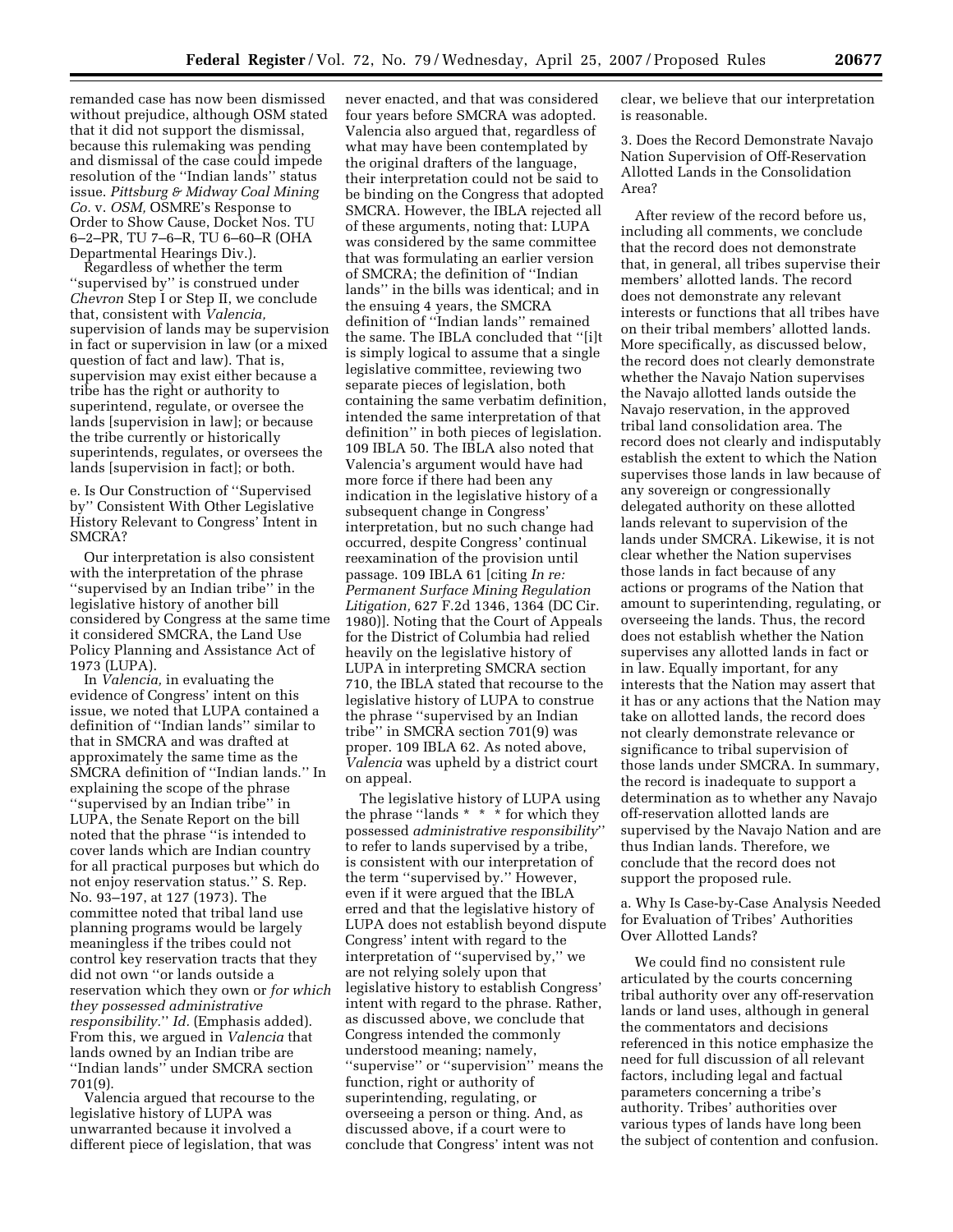Some courts' decisions make general statements about tribes' authorities.2

The Supreme Court has stated that tribes' inherent sovereign powers are presumed to be retained unless ''withdrawn by treaty or statute, or by implication as a necessary result of their dependent status.'' *United States* v. *Wheeler,* 435 U.S. 313, 323 (1978). *See also* Dean B. Suagee, Christopher T. Stearns, *Indigenous Self-Government, Environmental Protection, and the Consent of the Governed: A Tribal Environmental Review Process,* 5 Colo. J. Int'l L. & Pol'y 59, 72, n. 48 (1994).

Some commentators assert that tribes typically have little or no authority or jurisdiction over off-reservation lands.3 In contrast, other authors note that, in general, tribal authority to regulate in Indian country ''arises from the inherent

'' 'An anomalous one and of complex character,' '' for despite their partial assimilation into American culture, the tribes have retained '' 'a semiindependent position \* \* \* not as States, not as nations, not as possessed of the full attributes of sovereignty, but as a separate people, with the power of regulating their internal and social relations, and thus far not brought under the laws of the Union or of the State within whose limits they resided.' ''

*White Mountain Apache Tribe* v. *Bracker,* 448 U.S. 136, 142 (1980) [quoting *McClanahan* v. *Arizona State Tax Comm'n,* 411 U.S. 164, 173 (1973)]; *see also United States* v. *Kagama,* 118 U.S. 375, 381–82 (1886).

3For example, one author noted that Indian tribes derive powers from three principal sources: inherent tribal sovereignty, treaties with the United States, and delegation from the United States Congress [citing *Montana* v. *United States,* 450 U.S. 544, 563–65 (1981)]. Walter E. Stern, *Environmental Regulation on Indian Lands: A Business Perspective.* 7–SPG Nat. Resources & Env't 20–21 (1993). However, Stern concluded that, by virtue of Indian tribes' status within the Federal system, their inherent sovereign powers are diminished. ''Tribal sovereignty is subject to limitation by specific treaty provisions, by [Federal] statute, \* \* \* or by implication due to the tribes' dependent status. [*Babbitt Ford, Inc.* v. *Navajo Tribe,* 710 F.2d 587, 591 (9th Cir. 1983), *cert. denied,* 466 U.S. 926 (1984).]'' *Id.* Stern focuses on the fact that ''[t]he U.S. Supreme Court emphasizes there is ''a significant geographical component to tribal sovereignty'' [*White Mountain Apache Tribe* v. *Bracker,* 448 U.S. 136 (1980).]'' and concluded that, ''[a]bsent a treaty provision or express congressional delegation of authority, tribal powers extend only to the reservation boundary.'' *Id.* The author did recognize that some tribes assert jurisdiction over non-Indian off-reservation activities, and specifically acknowledges that ''the Navajo Tribe asserts taxing jurisdiction over the ''Eastern Navajo Agency'' area to the east and south of its reservation.'' However, the author pointed out that this assertion was then the subject of litigation, citing *Pittsburgh [sic] & Midway Coal Mining Co.* v. *Yazzie,* 909 F.2d 1387 (10th Cir. 1990). 7–SPG Nat. Resources & Env't 20–21 (1993).

sovereign powers of the native nations;'' and assert that

Any judicial determination of the sovereign powers of a native nation begins with the doctrine that tribes retain all inherent powers of national sovereignty that have not been ceded by treaty, excised by federal legislation, or divested by the courts as inconsistent with the federal government's assertion of superior sovereignty. The domestic test for the exercise of native governmental powers thus is not whether a native nation *has* a sovereign power, but whether the tribe has lost it. The initial existence of tribal sovereign powers is presumed.4

On several occasions, the Department of the Interior has stated its position on the question of tribal authority over property. However, those positions have emphasized that the powers of a particular tribe must be based on caseby-case detailed analysis of all legal authorities applicable to the tribe.5

All of the evaluations of tribal authority that we have reviewed emphasize case-by-case detailed analysis, because the circumstances of each tribe are unique, relative to the tribe's sovereignty, jurisdiction, and interests. Those circumstances may be quite complex, and all relevant legal authorities and all relevant facts must be reviewed before a determination can be made with regard to a particular tribe, particular lands, or particular tribal requirements.6

5 In one instance, the Solicitor of the Department of the Interior determined that, in general, the sovereign powers of the tribe extend over the property as well as the person of its members, and are not restricted to lands or funds it owns. Memorandum Opinion of the Solicitor, Department of the Interior, M–27781, Powers of Indian Tribes (55 I.D. 14, 44 (1934)); limited on other grounds, 77 I.D. 49 (1970). However, the opinion emphasized that, while some generalizations can be made about what tribal powers have been recognized in the past, the powers of a particular tribe can only be ascertained by considering all legal authorities applicable to that tribe: "My answer \* \* \* then, will be general, and subject to correction for particular tribes in the light of \* \* \* [any] treaties or statutes \* \* \* restricting or enlarging the general authority of an Indian tribe.'' Memorandum Opinion, 55 I.D. 17–18.

6Thus, one author notes that tribal, state, and Federal environmental regulatory jurisdiction over natural resources development and other business activities, both on reservations and on other Indian lands, eludes precise definition because of the unique attributes of tribal sovereignty and the relationships between tribes and states, the Federal Government, and private business, as well as the lack of clear direction or standards of review from the courts. Walter E. Stern, *Environmental Compliance Considerations For Developers of Indian Lands,* 28 Land & Water L. Rev. 77, 78 (1993). The determination as to whether a tribe has a particular right, authority, or interest typically requires detailed analysis of complex factual and

A determination should include both generally and specifically applicable parameters, because some legislative schemes are applicable only to specific tribes or groups of tribes. ''Accordingly, in addition to general principles of federal Indian law, one must consider any statutes, treaties, judicial decisions, or executive actions that may be directed to a particular tribe or to a class of tribes.'' Stern, *supra* note 2, at 85 & n. 85. Further, courts generally inquire into all of the facts and circumstances behind each assertion of tribal authority. Because of Indian tribes' dependent status, the Supreme Court has found limitations on tribal authority, which depend on the context in which the issue arises. *Id,* at 85–86.

b. What Is the Relevance of ''Indian Country'' Law?

As discussed below, it is now settled law that off-reservation allotted lands are a category of lands included in ''Indian country.'' A number of judicial decisions address the Indian country status of off-reservation lands in which Indians have interests, as well as the interests of the Federal Government and Indian tribes in those lands. We have reviewed the decisions concerning Indian country status to evaluate whether they aid in determining the interests of tribes generally in allotted lands. We found some useful guidance, but could find no cases that clearly establish any generally applicable conclusions as to any interests that all Indian tribes might hold in Indian country. Rather, the reverse is true: as discussed herein, any determination as to the interests of any tribe in lands must be made on a case-by-case basis, considering all relevant facts and law.

The proposed rule language concerning allotted lands is somewhat similar to the language addressing allotted lands in the definition of ''Indian country'' in 18 U.S.C. 1151. That provision states that:

[T]he term ''Indian country'' \* \* \* means (a) All land within the limits of any Indian reservation under the jurisdiction of the United States Government \* \* \*, (b) all dependent Indian communities within the borders of the United States \* \* \*, and (c) all Indian allotments, the Indian titles to which have not been extinguished, including rights-of-way running through the same.

Under this provision, for purposes of federal criminal and civil jurisdiction,

<sup>2</sup>For example, decisions hold that tribal governments are distinct, independent political communities, [*Worcester v. Georgia,* 31 U.S. (6 Pet.) 515, 559 (1832)] with inherent attributes of sovereignty [*United States* v. *Mazurie,* 419 U.S. 544, 557 (1975)]. The Supreme Court has described tribes' status as:

<sup>4</sup> Judith V. Royster and Rory Snow Arrow Fausett, *Control of The Reservation Environment: Tribal Primacy, Federal Delegation, And The Limits of State Intrusion.* 64 Wash. L. Rev. 581, 593–594 (1989) (Emphasis added; citations omitted).

legal issues, and each analysis must stand on its own merits. Because of Indian tribes' ''anomalous'' status as ''not \* \* \* possessed of the full attributes of sovereignty,'' courts struggle constantly with the extent to which inherent tribal powers remain, or alternatively, have been diminished as a result of Indian tribes' dependent status. *Id.,* 86.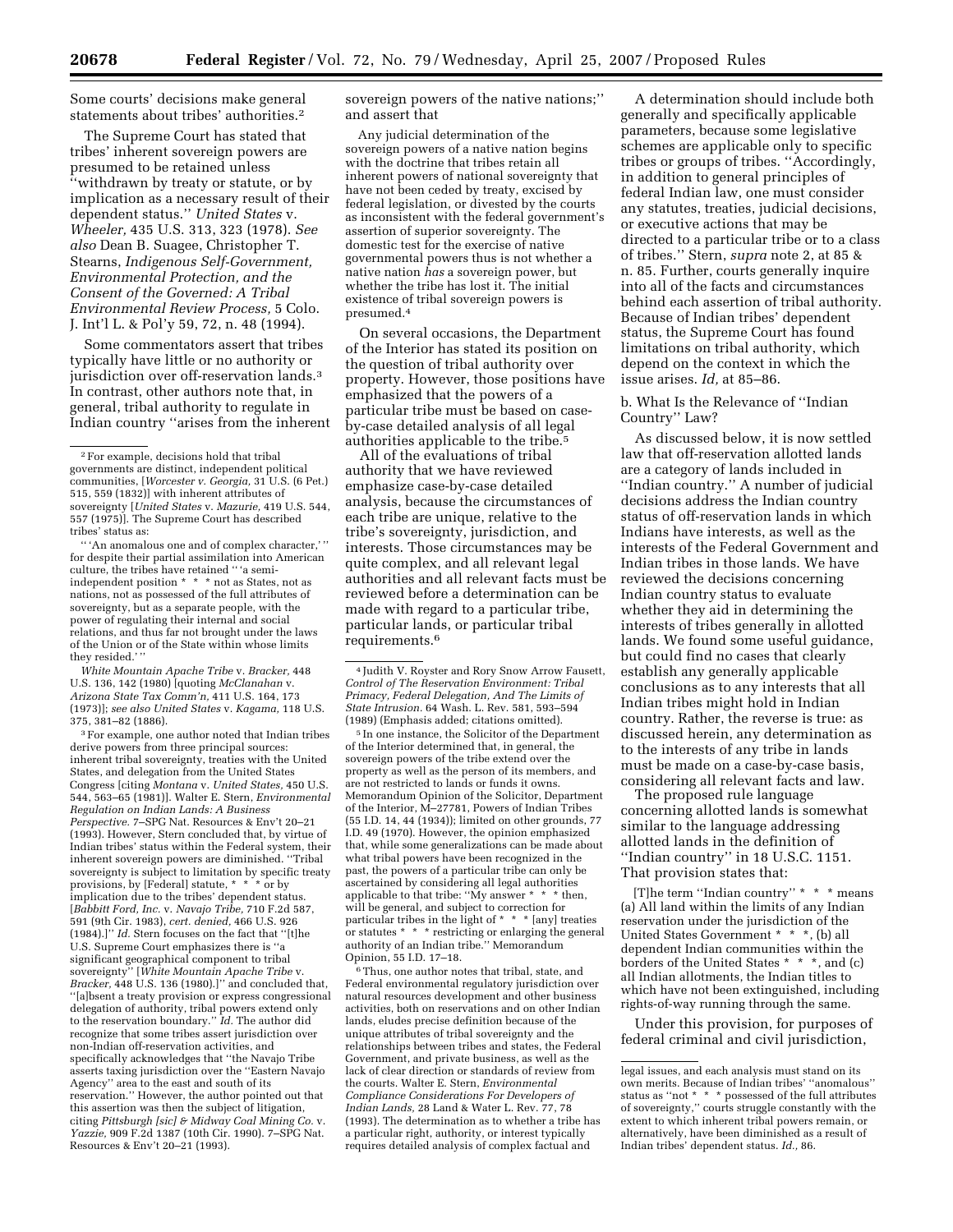Indian allotments are Indian country. By its terms, the definition relates only to federal criminal jurisdiction. It establishes the basis for asserting federal criminal jurisdiction over ''Indian country.'' However, it has been recognized as also generally applicable to questions of Federal civil jurisdiction. *See Alaska* v. *Native Village of Venetie Tribal Gov't,* 522 U.S. 520, 527 (1998) (''*Venetie*''); and *DeCoteau* v. *District County Court for Tenth Judicial Dist.,*  420 U.S. 425, 427, n. 2 (1975).

The U.S. Supreme Court has noted that allotments are parcels created out of a diminished Indian reservation and held in trust by the Federal Government for the benefit of individual Indians. *Venetie,* 522 U.S. 529. The court's decision stated that the original reservation in *Venetie* was Indian country ''simply because *it had been validly set apart for the use of the Indians as such, under the superintendence of the Government*'' [citing *United States* v. *Pelican,* 232 U.S. 442, at 449 (1914)] (emphasis in original). The decision then concluded that, after the reservation's diminishment, the allotments continued to be Indian country, as ''the lands remained Indian lands set apart for Indians under governmental care; \* \* \* we are unable to find ground for the conclusion that they became other than Indian country through the distribution into separate holdings, the Government retaining control.'' *Id. Venetie* noted that the Supreme Court in numerous cases has relied on a finding of both a Federal set-aside [a setting apart of lands for Indians] and Federal superintendence in determining that Indian lands are Indian country, in order to confirm Federal jurisdiction over them. 522 U.S. 530. The court pointed out that ''[t]he federal set-aside requirement ensures that the land in question is occupied by an ''Indian community.'' 522 U.S. 531. The second requirement, of Federal superintendence, ''guarantees that the Indian community is sufficiently ''dependent'' on the Federal Government that the Federal Government and the Indians involved, rather than the states, are to exercise primary jurisdiction over the land in question. *Id.* The court found that the lands in question in *Venetie* were no longer superintended by the Federal Government. 522 U.S. 533.

The Tribe had contended that the requisite Federal superintendence was present because the Federal Government provides ''desperately needed health, social, welfare, and economic programs'' to the Tribe. The court rejected this argument, stating that

''health, education, and welfare benefits are merely forms of general federal aid; \* \* \* they are not indicia of active Federal control over the Tribe's *land*  sufficient to support a finding of Federal superintendence. 522 U.S. 534 (emphasis added). The court thus drew a distinction between providing government aid or service to Indians, on the one hand, and controlling land sufficient to establish superintendence of that land, on the other.

The Supreme Court has analyzed what is required for Federal ''superintendence'' of allotted lands for purposes of 18 U.S.C. 1151. *Venetie, supra.* We believe the logic of the *Venetie* analysis is applicable to evaluation of tribal supervision of lands under SMCRA 701(9). That is, analysis of whether a tribe supervises allotted lands under SMCRA should address not whether the tribe provides services or aid to the allottees, but rather whether the tribe supervises the allotted lands in question.

#### c. Why Is Further Information Needed?

The record does not clearly or persuasively establish whether or how any Navajo tribal authorities, rights, or functions, singly or cumulatively, constitute tribal supervision of Navajo allotted lands, in law or in fact, either as a result of tribal sovereignty or as a result of delegation from Congress. It is possible that, taken cumulatively, the Nation's rights, authority, or functions on tribal members' allotted lands may properly be deemed supervision of those lands in fact or in law, or both. Information relevant to analysis of tribal supervision in law might include, for example: Treaties, executive orders, Federal statutes, and Federal and tribal case law or tradition relevant to a tribe's interests in or authority over the allotted lands; and any other relevant requirements and programs of a tribe. Further, historical information about the allotted lands and tribal activities affecting the lands may indicate whether a tribe has supervised the allotted lands in fact. However, as discussed below, the record provides relatively little relevant and clearly persuasive information concerning whether the Navajo Nation supervises off-reservation allotted lands.

The 1995 Navajo Nation Code (NNC) does provide that it applies to allotted lands. The 1995 NNC provides that:

The Territorial jurisdiction of the Navajo Nation shall extend to Navajo Indian Country, defined as all land within the exterior boundaries of the Navajo Indian Reservation or of the Eastern Navajo Agency, all land within the limits of dependent Navajo Indian communities, all Navajo

Indian allotments, and all other land held in trust for, owned in fee by, or leased by the United States to the Navajo Tribe or any Band of Navajo Indians.

#### NNC Title 7, 254 (1995).

However, as discussed below, the record does not clearly establish what authorities or rights the Nation currently asserts in or on allotted lands in the consolidation area, what legal support there is for those authorities or rights, or what actions the Nation takes to implement those authorities or rights on allotted lands. It is not clear from the record before us on the proposed rule what questions, if any, there may be concerning the authority or rights of the Nation over off-reservation allotted lands. Equally importantly, it remains unclear whether or for what reasons any such authorities, rights, or actions should be deemed tribal supervision of allotted lands. And it is unclear whether the Navajo Nation asserts supervision in fact, in law, or both, over the allotted lands. Some of the programs and authorities the Nation asserts or had previously asserted it has on allotted lands, such as ''treatment as a state'' under the Safe Drinking Water Act (42 U.S.C. 300f *et seq.*), and authority to tax, are asserted by other commenters to be non-existent, unexercised, or too tangential or otherwise irrelevant to the issue of supervision of these lands for purposes of SMCRA. The record includes little or no current documentation or discussion of scope, purpose, effect, authority for, or implementation of these programs, or any others. We have found no judicial decisions or other authority that clearly establish the nature or extent of any Navajo Nation authority or rights over all Navajo allotments in the consolidation area. Thus, the record is inadequate to support a determination as to what supervision, if any, the Nation may have of the off-reservation allotted lands.

4. Is the Proposed Rule Appropriate in Scope? Is This Issue Likely To Be Raised for Other Allotted Lands in the Foreseeable Future?

We considered whether the specific question raised by the proposed rule would likely be raised for other lands in the future. A combination of unusual factors would be needed for this particular jurisdictional issue to arise; allotments would have to be outside the reservation, overlie coal reserves and be within a recognized Indian land consolidation area. We are not aware of any contemplated mining operations that would be likely to raise the issue in the foreseeable future.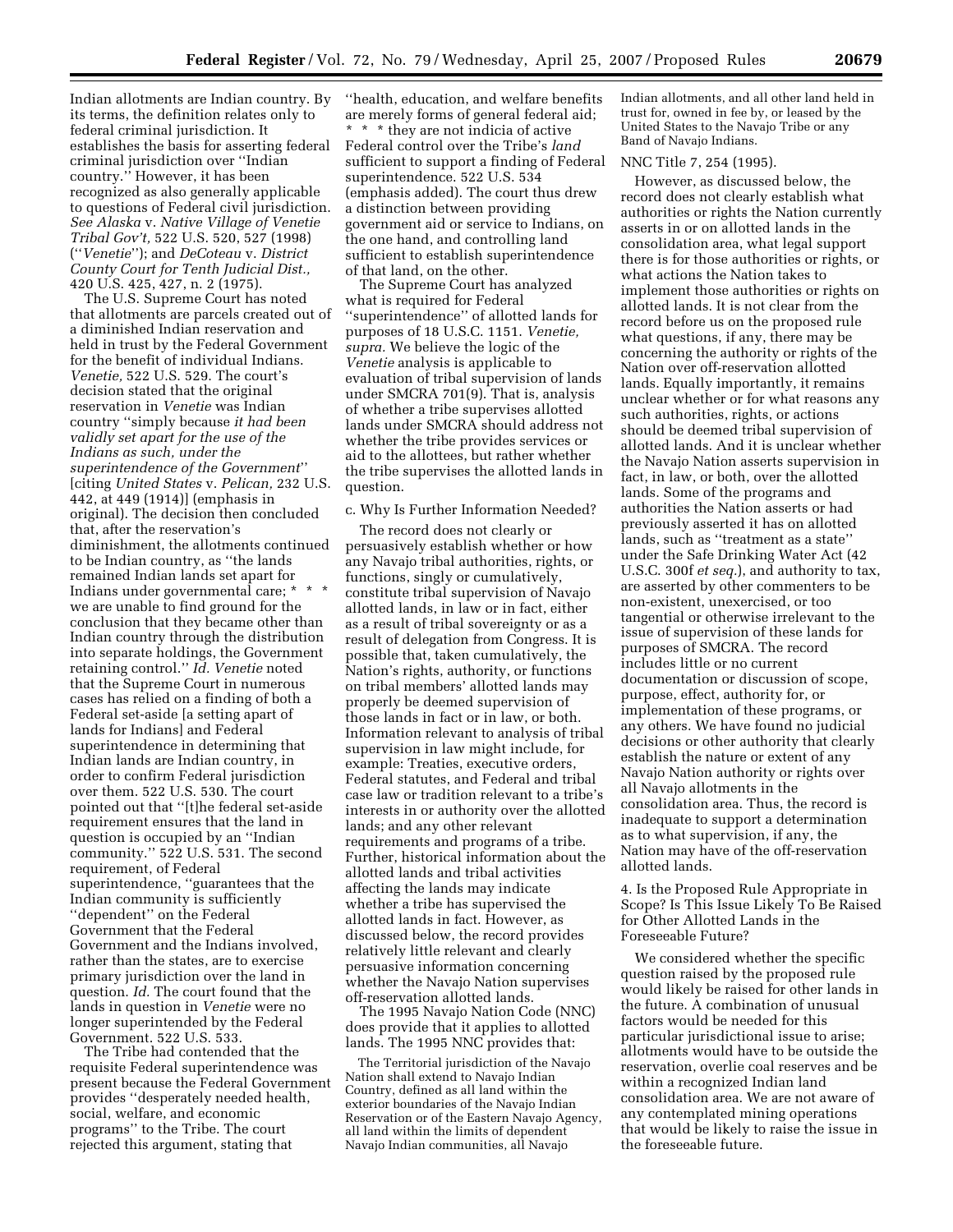Nonetheless, in the future it is possible that other tribal land consolidation areas could be approved that would include allotted lands and thus would be covered by the proposed rule. Under the proposed rule, those allotted lands would be deemed to be supervised by the tribe in question. However, we have no basis for determining at this time whether any such allotted lands would be supervised by a tribe. Such a determination would be particularly inappropriate in view of the fact that, as discussed *infra,* the Federal Government makes determinations about the authority of a particular tribe on particular lands on a case-by-case basis, based on consideration of all relevant law and facts concerning the tribe and lands in question.

5. What Procedural Concerns Does the Proposed Rule Raise?

For determinations in which witness expertise or personal knowledge may be critical, or in which evidentiary weight or credibility may be important, an administrative proceeding should afford interested persons the opportunity to present relevant and probative information or testimony and to comment or cross-examine as appropriate, and thus to address the weight and credence to be given to the record before the decision maker. For several reasons, we believe such opportunity may be particularly important concerning the issues in the proposed rule. The issues and facts in this matter are complex and contentious, and the accuracy and adequacy of a number of commenters' contentions has been called into question. The proposed rule would result in a change in regulatory primacy over Navajo allotted lands under SMCRA, and any such change might affect the responsibilities, funding, and costs of interested persons, including the State, the Navajo Nation, and the McKinley mine operator. Further, there is a paucity of relevant and dispositive documentation in the record before us. We anticipate that case-by-case determinations will provide all interested persons with ample notice and opportunity to participate, and thus will allow development of a more complete record and a more informed decision.

6. Is National Rulemaking Appropriate on This Matter?

Does this issue warrant a change in nationwide regulations? We do not think it does, for the reasons discussed above, and for the following reasons. Ordinarily, questions requiring national

rulemaking involve issues that arise with some frequency and are of importance in multiple areas of the country. We know of only one instance where this issue has arisen—at the McKinley Mine in New Mexico. In the years that we have sought to address this issue, including the many months that it took to prepare the proposed rule and the more than eight years since the proposed rule was published, we have yet to learn of another instance where this jurisdictional issue is relevant. We do not believe that creating nationally applicable regulations to resolve a local and infrequently arising question is an appropriate use of the Federal regulatory process.

### *C. How Did We Evaluate the Record in Deciding What Action To Take on the Proposed Rule?*

We reviewed the record before us to determine what relevant information has been provided. We considered both the relevance and significance under SMCRA of any alleged supervisory function, right, or authority.7 For any asserted tribal supervisory function, right, or authority concerning allotted lands, we evaluated whether the record demonstrated that the Nation actually possesses the function, right, or authority (supervision in law),<sup>8</sup> and if so, whether the record demonstrated that the Nation actually exercises the function, right, or authority over the Navajo allotted lands (supervision in fact).9 Further, we evaluated whether

''[T]wo aspects of tribal sovereign authority crucial to mineral development [are] taxation and environmental regulation.

''Other police [regulatory] powers relevant to mineral development include the powers to regulate health and safety, building standards, water use, zoning, and labor.''

Judith V. Royster, *Mineral Development in Indian Country: The Evolution of Tribal Control Over Mineral Resources,* 29 Tulsa L.J. 541, 607 and n. 607 (1994) (Citations omitted).

8Supervision in law of allotted lands might be demonstrated by factors such as: specific authority or rights of the tribe to oversee, regulate, or superintend allotted lands that may amount to supervision of the lands (for example, whether the Navajo Nation has sovereignty over off-reservation allotments by virtue of the allotments' status as real property of the allottees); specific Navajo authority or rights on allotted lands because the lands are Indian country, in light of any Navajo sovereignty over its Indian country; tribal authority over individual allotments because of delegation from Congress, *e.g.*, under 28 U.S.C. 1151. Relevant information could include, for example, pertinent treaties, Federal statutes and executive orders, Federal case law, and tribal law and history or tradition, as well as discussion of how and why a tribe's sovereignty over or authority on the lands is or is not supervision in law of the lands.

9Supervision in fact might be demonstrated by information about specific ways in which the tribe

the record demonstrates, either individually or cumulatively, supervision of the allotted lands or activities affecting the allotted lands. Our review addressed the following factors, as well as any other relevant information in the record:

*Established Tribal Authority Under Federal Law:* Are the lands in question presumed or deemed as a matter of federal law or treaty to be subject to the tribe's sovereignty? For example, does the tribe have specific recognized authority over the allotted lands because of their status as Indian country? Or has the Federal Government delegated to the tribe or recognized in the tribe specific authority over the lands? Has the Federal Government delegated to the tribe authority over the lands by necessary implication? If so, does the record establish the nature or extent of the tribe's sovereignty or authority (as distinguished from Federal sovereignty) over these lands? And if so, have any significant and relevant aspects of tribal sovereignty or authority over these lands been ceded by treaty, removed by Federal statute, or otherwise divested or limited? Does the tribe exercise any such authority?

*Land Use Regulation:* Does the tribe have authority over land use on the allotted lands? Specifically, does the tribe have zoning or land use planning authority? Does the tribe have authority over building on the lands? Does the tribe have documented authority over grazing on allotted lands? Has the tribe adopted a building code, a land use plan, or zoning for the lands, or otherwise taken action to regulate use of the lands? Does the tribe supervise, or has the tribe historically supervised grazing on the allotted lands?

*Taxation:* What taxation authority or jurisdiction does the tribe have on the lands? For example, does the tribe have the authority to tax these lands or activities affecting these lands, or materials or profits from the lands?

*Environmental Regulation:* What environmental regulatory authority does the tribe have over or affecting the lands? For example, what authority if any, does the tribe have to regulate water use, water quality, or health and safety on the lands? What environmental regulatory requirements, if any, does the tribe actually apply on these lands?

<sup>7</sup>The analysis of one author suggests some tribal functions or authorities that may constitute supervision of lands. That discussion notes that:

actually functions to oversee, regulate, or superintend allotted lands (as contrasted, for example, with tribal programs that are primarily social services to the allottees). Relevant information could address actions a tribe has taken or is taking to adopt, administer, or enforce programs affecting use of allotted lands.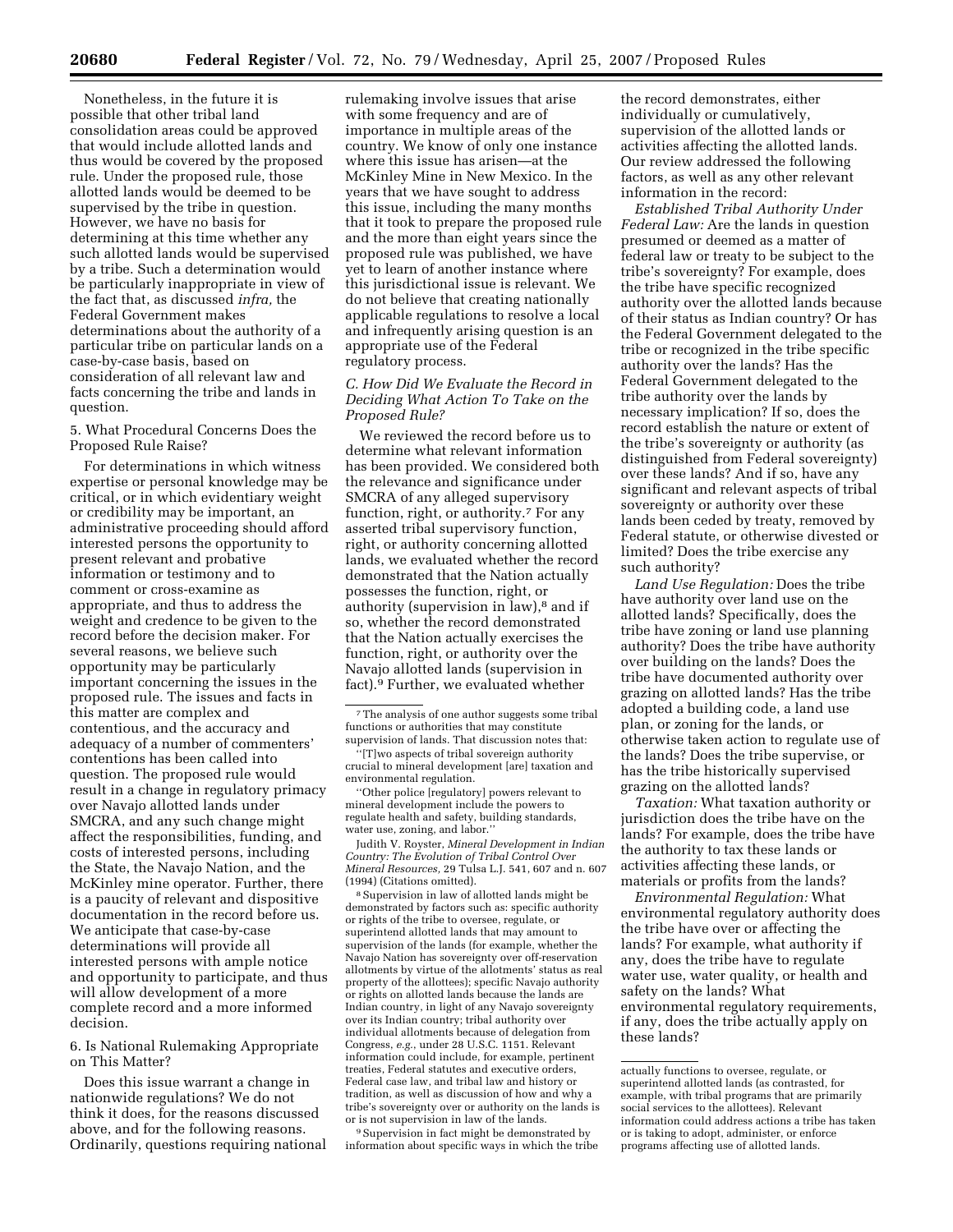*Public Works Authority:* Does the tribe have relevant public works authority over the lands? Has the tribe done, authorized, or funded any relevant public works projects on the lands?

*Other:* Does the tribe have other functions, rights, or authorities on the allotted lands that establish ''supervision'' of the lands for purposes of SMCRA? For example, does the tribe have a sovereign interest in or congressionally delegated authority over the postmining uses of those lands? Or does the tribe have a sovereign interest in the potential effects of surface coal mining operations on the lands in question because of any potential effects on the health, safety, and welfare of tribal members, or on the economy of the tribe?

## **VI. What Does the Record Establish Concerning the Basis for the Proposed Rule?**

In addition to our review of relevant materials, discussed above, the record includes numerous materials submitted by commenters, including both documentary submittals and other comments on the proposed rule. Our evaluation of these materials follows.

*A. What Does the Record Establish Concerning Congress' Intent Regarding the Indian Lands Status of Indian Country?* 

The Navajo Nation asserts that SMCRA and its legislative history indicate that ''lands held in trust for or supervised by'' a tribe were intended by Congress to include Indian country. The Nation asserts that legislative history shows Congress' intent to prohibit state regulation of allotments.

New Mexico argues that Congress knew how to provide for Indian lands status over ''Indian Country'' if that is what Congress intended, but that they chose not to. The State asserts that it would be inappropriate to supply by rulemaking what Congress deliberately did not do itself. The State also asserts that nothing in the legislative history or the definition of ''Indian lands'' supports a conclusion that Congress intended allotments to be Indian lands.

NMA contends that Congress did not use the term ''Indian country,'' which had been defined in LUPA, because it did not intend the terms to be synonymous.

As noted earlier in this preamble, we have found no legislative history of SMCRA that clearly sets out Congress' intent on this issue. However, we believe the relevant LUPA legislative history (discussed above), considered with the analysis in *Venetie* of Indian country law under 18 U.S.C. 1151

(discussed above), suggest that allotted lands' status as Indian country may mean that a tribe has interests in those lands relevant to a case-by-case determination on tribal supervision of lands (for example, see the discussion of tribal authority to tax Indian country lands in *Pittsburg & Midway* v. *Watchman,* 52 F.3d 1531 (10th Cir, 1995) (''*Watchman*''), summarized *infra*).10 As discussed above, we have found widespread variability among legal commentators and court decisions as to what interests and authority tribes may have or typically have in Indian country or on allotments. Therefore, a determination of tribal interests and authority necessarily must be made on a case-by-case basis looking at all identified relevant factors.

We are not persuaded by the arguments of New Mexico and NMA concerning the relevance of the legislative history of LUPA in interpreting SMCRA's Indian lands provisions. As discussed in *Valencia,*  and in this preamble, SMCRA, the legislative history of SMCRA, and LUPA are consistent with a determination that allotted lands may be Indian lands, but do not compel a conclusion as to whether any specific allotted lands are in fact supervised by a tribe and therefore are Indian lands. Similarly, in light of our discussion of the LUPA legislative history, we do not find helpful the contention that Congress did not intend ''Indian country'' and ''Indian lands'' to be synonymous. Neither the proposed rule nor our decision not to adopt the proposed rule relies on a conclusion that the terms are synonymous.

''In Indian country, Natives enjoy inherent sovereignty, i.e., the right of self-government and self-determination. Specifically, in Indian country, a tribal government has the following powers: to enact and impose taxes; to adopt and enforce its own internal tribal laws; \* \* \* to issue marriage licenses; to buy and sell real property; to regulate land use; [and] to provide essential and nonessential governmental services. \* \* \* [Stephen C. Pevar, *The Rights of Indians and Tribes* 16 (1992); Felix Cohen, *Handbook of Federal Indian Law* 246– 57 (Rennard Strickland & Charles F. Wilkinson eds., 1982)]. Also in Indian country, \* \* \* tribal governments enjoy the same sovereign immunity possessed by Federal and state governments. [*See*  Pevar, *supra,* at 309 (citing *Oklahoma Tax Comm'n*  v. *Citizen Band Potawatomi Indian Tribe,* 498 U.S. 505, 508 (1991); *Santa Clara Pueblo* v. *Martinez,*  436 U.S. 49, 58 (1978))]. They can be sued only if they consent or if they engage in acts beyond the scope of their authority. [*See id.*]''

Marilyn J. Ward Ford, *Indian Country and Inherent Tribal Authority: Will They Survive ANCSA?* 14 Alaska L. Rev. 443 (1997).

## *B. What Is the Legal Authority for the Proposed Rule?*

1. What Is the Statutory Authority for the Proposed Rule?

P&M asserts that we do not have the statutory authority to adopt the proposed rule because the SMCRA definition of Indian lands does not include Indian allotment lands and urges that the proposed rule should be withdrawn on that ground.

We are not persuaded by this comment. We have the authority to interpret and apply by rule the applicable provisions of SMCRA concerning this issue. This authority is derived from a variety of SMCRA provisions, including sections 102(b) and (m), 201(c)(1), (2), and (13), 701(11), and 710(h).

2. What Are the Effects of the Judicial and Administrative Cases Cited by Commenters Concerning the Proposed Rule?

None of the judicial or administrative cases cited by commenters establishes whether or not the Navajo Nation supervises the allotted lands in question.

The Navajo Nation asserts that the courts and the IBLA have determined that allotted lands are Indian lands for purposes of SMCRA. Specifically, the Nation refers to the language in *Montana* v. *Clark* equating ''Indian lands'' with ''all lands in which the Indians have an interest'' (749 F.2d 740, 752 (DC Cir. 1984), *cert. denied,* 474 U.S. 919 (1985)), and the *Valencia* and *P&M* decisions, which referred to this *Montana* language. The Nation concludes that under the reasoning of these three decisions, all trust allotments are clearly ''Indian lands'' because they are lands in which Indians have an interest. The Nation also refers to the IBLA discussion in *Valencia* of the legislative history of LUPA, which the Nation asserts was a related bill. That legislative history defined the phrase ''all lands held in trust [for] or supervised by any Indian Tribe'' as, *inter alia*, "lands which are Indian country for all practical purposes but which do not enjoy reservation status,'' and ''lands outside a reservation which [the Indian tribes] own or for which they possessed administrative responsibility.'' S. Rep. No. 197, 93d Cong., 1st Sess. 127 (1973), quoted in *Valencia Energy Co.,* 109 IBLA at 50. The Nation also argues that numerous cases concerning ''Indian country'' establish that allotments are Indian country, that Indian country defines the tribe's territorial jurisdiction, and that Indian country, including allotments,

<sup>10</sup>OSM recognizes that some authors make broad and general assertions. For example: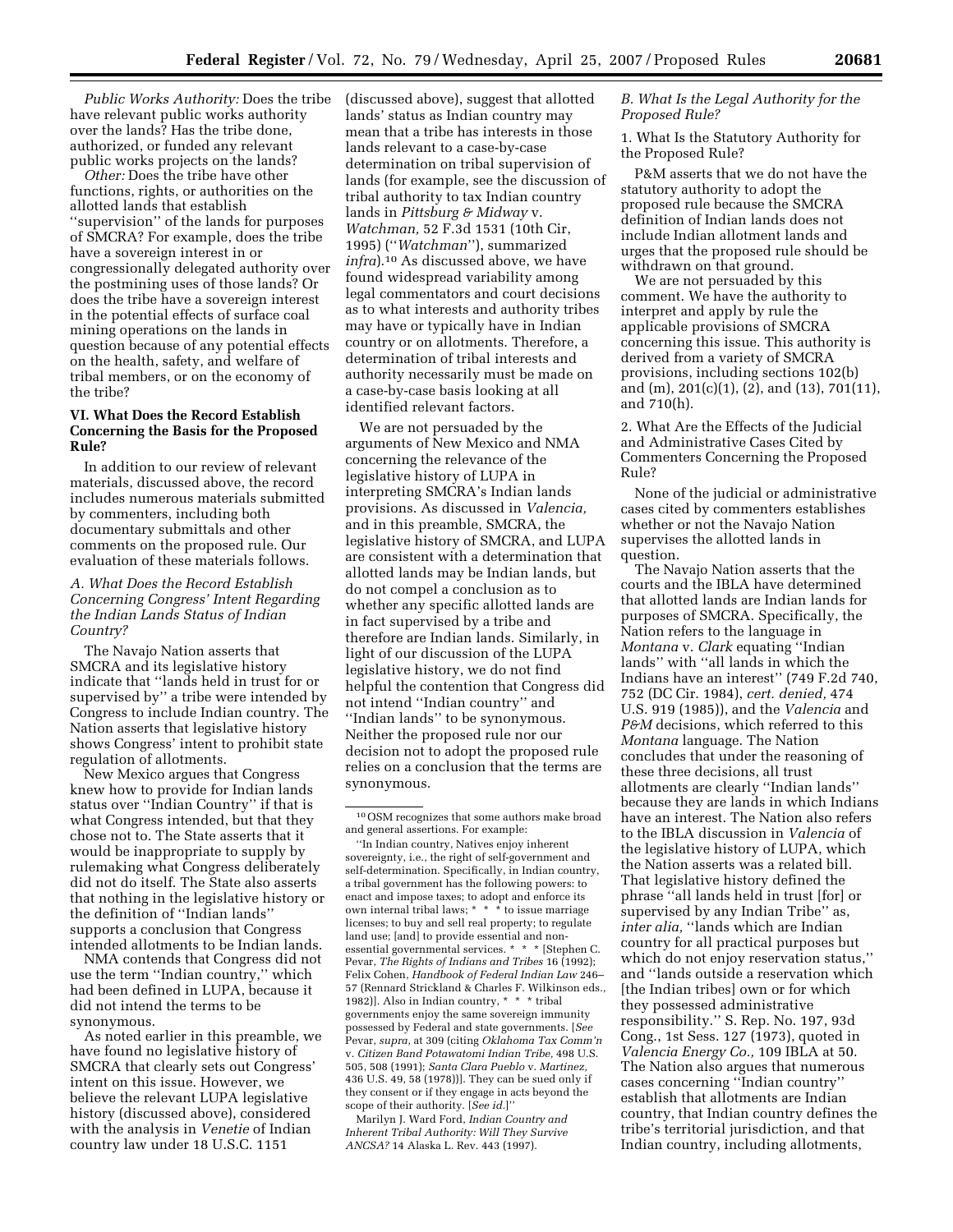defines the area of exclusive tribal and Federal authority. The cited cases include: *Oklahoma Tax Comm'n.* v. *Sac & Fox Nation,* 508 U.S. 114 (1993); *California* v. *Cabazon Band of Mission Indians,* 480 U.S. 202, 207 n.5 (1987); *DeCoteau* v. *District County Court for Tenth Judicial Dist.,* 420 U.S. 425, 427 n.2 and 445–446 (1975); and *McClanahan* v. *Arizona State Tax Comm'n,* 411 U.S. 164, 169 and n.4 (1973).

We do not agree that the courts have determined that allotted lands are Indian lands under SMCRA. Further, the record does not establish that LUPA was related to SMCRA. Rather, as the *Valencia* decision indicates, LUPA was considered at the same time, by the same congressional committee, and used the same terminology (see preceding discussions of LUPA legislative history). However, the definition used by Congress in 1973 for LUPA is consistent with our conclusion that allotted lands, as Indian country, may be supervised by a tribe for two related reasons. First, allotted lands are Indian country and under *Venetie* and *Watchman* the Nation has some degree of authority over Indian country, including allotments. Second, although it is not clear on the record before us what relevant authority the Nation does have on allotted lands, a tribe with authority over allotted lands may have some function, right, or authority to superintend, regulate, or oversee the lands. Some of the cases cited by the Nation do not concern the territorial jurisdiction of the Nation, but rather the jurisdiction of another tribe. Other cases cited by the Nation do not address the authority held by all tribes in Indian country, but rather the authority of the Federal Government in Indian country.

The Navajo Nation asserts that the Energy Policy Act of 1992 (EPACT) confirms Congress's understanding that allotments are ''Indian lands'' under SMCRA because Title XXVI of EPACT authorizes grants to tribes to develop, administer, and enforce ''tribal laws and regulations governing the development of energy resources on Indian reservations'' [citing 25 U.S.C. 3504(a)]. The Nation notes that, for purposes of this provision, the definition of ''Indian reservation'' on which tribes may regulate, specifically includes offreservation, or ''public domain,'' Indian allotments. 25 U.S.C. 3501(2). The Navajo Nation also asserts that EPAct and SMCRA should be read harmoniously.

We do not agree that the Energy Policy Act confirms Congress' understanding that allotments are ''Indian lands'' under SMCRA.

Although the authorizing provisions and definition cited by the Nation are found in legislation that also amends SMCRA, as noted above the provisions themselves do not concern SMCRA, but rather 25 U.S.C. 3504.11 Therefore, we see no compelling argument why these provisions of EPACT and SMCRA should be read harmoniously, particularly since they were enacted 15 years apart, and to achieve different purposes. In fact, the very definition the Nation cites defeats the Nation's argument because ''reservation'' clearly does not mean the same thing under SMCRA that it is defined to mean under EPACT. As the Nation's comment recognizes, the definition of ''Indian reservation'' in EPACT includes offreservation allotments. By contrast, the SMCRA definition of ''Indian lands'' includes lands within Federal Indian reservations *and* lands held in trust for or supervised by an Indian tribe. Thus, SMCRA recognizes that off-reservation Indian lands (including any allotments that qualify) are not deemed reservation lands for purposes of SMCRA.

The State notes that a 1987 decision in *The Pittsburg and Midway Coal Mining Co.* v. *OSM* specifically quoted a Senate Report that stated that ''[t]he conference report limits the definition [of Indian lands] to lands within the external boundaries of a Federal Indian reservation and to all other lands, including mineral interests, held in trust by the Federal Government for any tribe.'' *The Pittsburg and Midway Coal Mining Co.* v. *OSM,* at 11, No. TU 6–2– PR, United States Dept. of the Interior, Office of Hearings and Appeals (1987) (''1987 *Pittsburg* ALJ decision'') [citing Senate Report No. 94–101 at 85–86 (1975)]. The State further notes that the ALJ in that case concluded that OSM arguably exceeded its statutory authority when its 1984 Indian lands rules purported to regulate as ''Indian lands'' those off-reservation lands held in trust for or supervised by *individual*  Indians. 1987 *Pittsburg* ALJ Decision at 11 [citing 49 F. R. 38463 (September 28,1984)]. The State points out that the ALJ concluded that OSM's subsequent change of position on this issue had comported with the statutory definition of Indian lands and the legislative

history of SMCRA. 1987 *Pittsburg* ALJ Decision at 12.

This comment by the State is inapposite for several reasons and, therefore, we do not find it persuasive. First, this ALJ decision on this issue was overturned by the Interior Board of Land Appeals (IBLA) on appeal and remanded for a hearing and decision on the merits. *The Pittsburg and Midway Coal Mining Co.* v. *OSM, and Navajo Tribe of Indians,* 115 IBLA 148, 160 (1990). Second, the cited ALJ decision language addressed OSM's earlier regulatory language that would have treated as Indian lands all lands held in trust for or supervised by individual Indians. The 1999 proposed Indian lands rule, and this decision not to adopt the proposed rule, would not have this effect. Rather, the proposed rule and this decision address whether, under SMCRA, we deem specific categories of allotted lands to be supervised by a tribe. The IBLA emphasized in its 1990 decision overturning the ALJ's opinion that allotted lands may be regarded as ''Indian lands'' if they are held in trust for or supervised by an Indian tribe.

The State asserts that the proposed rule does not accurately reflect the decision in Valencia. The State alleges that the proposed rule relies on *Valencia* for the proposition that ''Indian lands'' under SMCRA include ''Indian country.'' The State asserts that Valencia actually found that the definition of ''Indian country'' was not relevant to its inquiry in that matter, and quotes a passage from *Valencia*:

Thus, the fact that the land may not be 'Indian country' for the purposes of state criminal jurisdiction is simply irrelevant to the question of whether these lands are properly deemed 'Indian lands' for the purposes of SMCRA.

#### *Valencia,* 109 IBLA at 67 (1989).

We do not agree. *Valencia* does not conclude that the definition of ''Indian country'' is irrelevant to whether lands that are Indian country are ''Indian lands'' under SMCRA. This comment by the State misreads the language of the proposed rulemaking, and, in quoting a brief portion of *Valencia* out of context, mischaracterizes that decision. Further, as discussed below, the proposed rulemaking did not rely on *Valencia* for the proposition that Indian lands under SMCRA include Indian country. Rather, the proposed rulemaking identified several possible bases for determining that allotted lands are ''Indian lands,'' but did not say that we relied on any of those possible bases.

The 1999 proposed rule discussion suggested that one of the possible bases

<sup>11</sup>Section 3504 was added by the Energy Policy Act of 1992 to Title 25 U.S.C., Indians, in a new Chapter on Indian Energy Resources. Section 3504 authorized grants to tribes for development and implementation of tribal programs for development of energy resources, in general. Section 3504 authorized grants from 1994 to 1997, as well as technical assistance and training from the Department of the Interior and the Department of Energy. Pub. L. No. 102–486, § 2604, 106 Stat. 2776, 3114 (1992).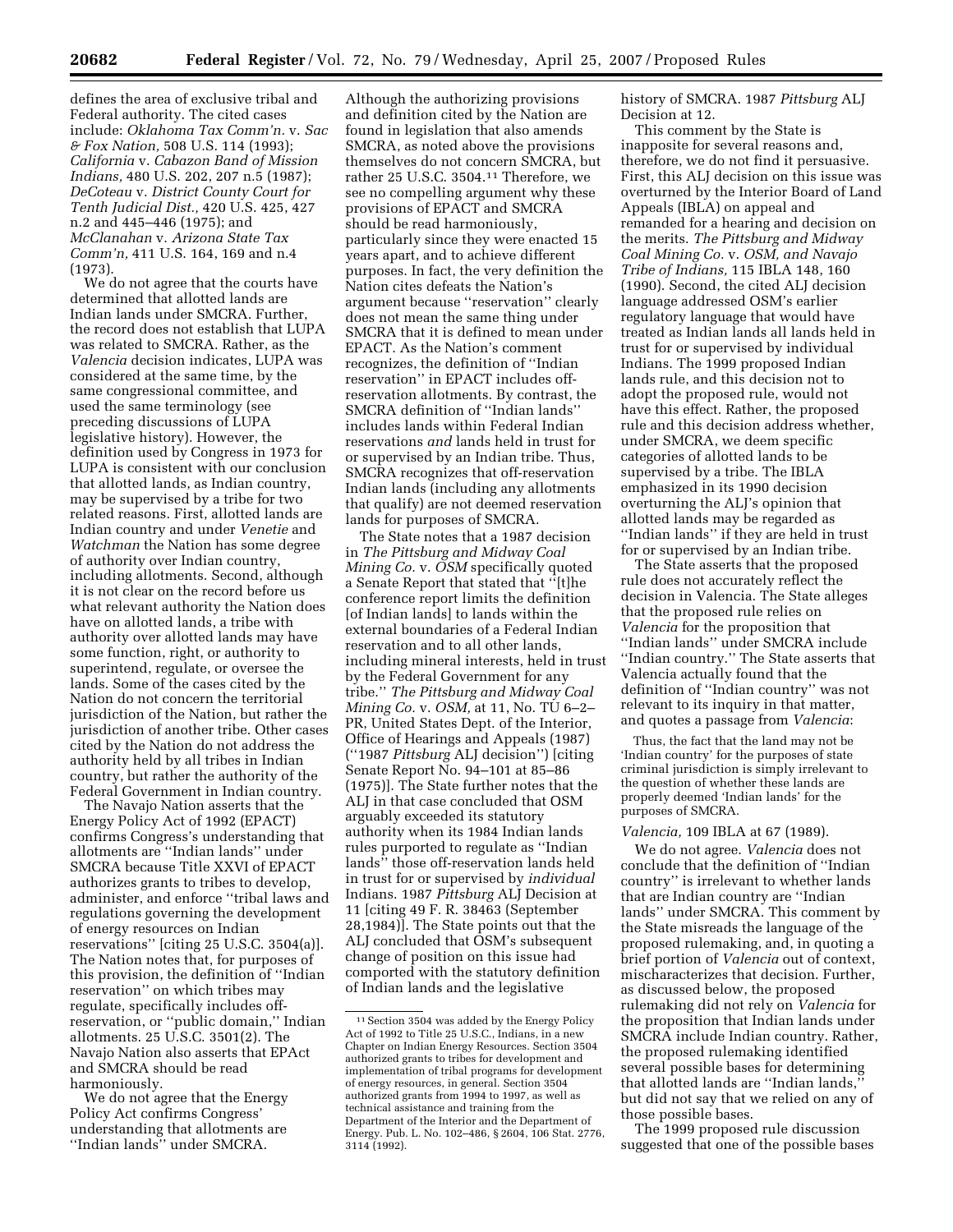would be a two-part determination: first, that Congress intended the reference to lands ''supervised by'' an Indian tribe in the SMCRA definition of ''Indian lands'' to include lands encompassed by the term ''Indian country;'' and second, a determination that allotted lands are Indian country. The proposed rule discussion noted that *OSM* had taken the position that Congress intended the phrase ''lands \* \* \* supervised by'' an Indian tribe to include lands encompassed by ''Indian country'' [citing *Valencia,* 109 IBLA 59 (1989)]. The proposed rule referred to our *Valencia* brief discussing the LUPA legislative history of the phrase ''supervised by an Indian tribe.'' That legislative history says Congress intended the phrase to cover ''lands which are Indian Country for all practical purposes but which do not enjoy reservation status.'' S. Rep. 93– 197, 127 (1973). In our *Valencia* brief we asserted that Congress must have intended the same terms (''supervised by'') and the almost identical definitions of ''Indian lands'' to have the same interpretation, as discussed in the LUPA legislative history. The proposed rule points out that the IBLA affirmed our analysis at 109 IBLA 60; and that the IBLA's decision was upheld on appeal.

*Valencia* does not support the State's comment that the ''Indian country'' definition is irrelevant to an Indian lands determination. Rather, the statement referred to by the State occurs in the IBLA's analysis of an altogether different issue. The IBLA was discussing the argument by the State and the mine operator that assertion of OSM jurisdiction over tribal *fee* lands would conflict with Congress' intent to avoid altering the jurisdictional status quo.12 The IBLA determined that tribal fee land must be ''Indian land'' under SMCRA and that the fact that tribal fee land may not be ''Indian country'' for purposes of state criminal jurisdiction is irrelevant to whether the lands are ''Indian lands'' under SMCRA. *Id.* Thus, in effect the IBLA held that if lands meet the SMCRA definition they will be deemed ''Indian lands'' for purposes of SMCRA, even if they have been found

*not* to meet the definition of ''Indian country'' for other purposes.

The State also argues that the settlement agreement reached in *Mescal*  v. *United States of America* underscored the State's conclusion that allotments are not supervised by a tribe [citing *Mescal* v. *United States of America,* No. Civ. 83–1408 (D.N.M.)]. The State asserts that the settlement establishes that allottees own the beneficial title to minerals underlying their allotments. The State asserts that *Mescal* supports its position that allotments are owned by individual Indians and the United States Government, not by the Tribe, and are not tribal land.

We find these arguments inapposite and unpersuasive for several reasons. First, and most importantly, tribal title to lands is not required in all cases under the SMCRA definition of ''Indian lands.'' Rather, tribal supervision is the relevant prerequisite; and in some cases allottee ownership might be concomitant with tribal supervision of the lands. Second, the settlement agreement did not confer on allottees present title to the coal underlying the allotments. Rather, the Federal Government continued to hold title to the coal until the end of existing coal leases, but BLM records would give constructive notice of allottees' beneficial title to the minerals. The agreement provides for transfer of mineral title to the allottees at a later date, upon the expiration of existing Federal coal leases. Thus, the agreement did not change vested record title in the leased Mescal lands. Third, settlement agreements and consent decrees, by their very nature, have no precedential effect. Rather, they are binding between the parties to the agreement concerning the matters addressed in the agreement.13

The State also refers to another line of cases that it contends established the State's regulatory authority over allotments, and allowed the State's regulatory authority over all of South McKinley mine to remain in place: *New Mexico* v. *United States,* Civ. No. 84– 3572 (D.D.C. 1984) and the 1987 settlement agreement with the Navajo Nation in *New Mexico* v. *Navajo Tribe of Indians,* No. Civ. 87–1108. The State asserts that it and Pittsburg and Midway ''have, for over a decade, relied on that state of affairs, have stabilized regulation of South mine, and have adapted to the regulatory scheme in place.'' The State asserts that to require

changes in regulation and bond release standards would be unfair, unwise, and contrary to law. Similarly, the National Mining Association (NMA) asserts that the proposed rule is inconsistent with the settlement agreement reached between OSM and NMA's predecessor organizations (the National Coal Association and the American Mining Congress) in companion litigation, *NCA*  v. *United States Dep't of the Interior,*  Civ. No. 84–3586 (D.D.C.).

We do not agree. Neither our commitments in the settlement agreements nor our 1989 clarifying rulemaking excluded Navajo allotted lands from consideration as to whether the tribe supervised them, or from the definition of Indian lands. Thus, the settlements could not preserve the State's regulatory authority over allotments, if those allotments are found to be Indian lands, because, as discussed above, SMCRA does not authorize state regulatory jurisdiction over Indian lands. The litigation was started by the State's challenge to our assertion of exclusive regulatory authority over Indian lands under the 1984 Indian lands regulations. The preamble to those regulations included ''inadvertent and unintentional'' language that, in relevant part, asserted that we would ''continue to regulate as Indian lands *allotted lands,* and all lands where either the surface or minerals are held in trust for or supervised by an Indian tribe *or individual Indians*.'' 49 FR 38463 (1984) (emphasis added). The Navajo Nation intervened as of right in that litigation and filed a counterclaim requesting a declaratory judgment that certain lands in New Mexico are ''Indian lands.'' Subsequently the National Coal Association and the American Mining Congress also intervened. The parties other than the Nation reached settlement. The State agreed that it would not contest the position of the Secretary of the Interior ''that he is the exclusive regulatory authority with respect to surface coal mining operations on Indian lands within the State.'' We agreed to issue a statement concerning the preamble to the final Indian lands rule clarifying that the ''Secretary does not consider individual Indian allotted lands outside the exterior boundaries of the Indian reservation to be included in the definition of 'Indian lands.' '' The trial court ordered the plaintiffs' actions dismissed; but the counterclaim of the Tribe was unaffected. *New Mexico* v. *United States Dep't of the Interior,* No. 84–3572 (D.D.C. August 6, 1985), *aff'd. New Mexico ex rel. Energy and Minerals* 

<sup>12</sup>The IBLA rejected both this argument and the underlying assumption that a parcel subject to a state's general regulatory or police powers before SMCRA's enactment, must also be subject to the state's regulatory authority under SMCRA. 109 IBLA 66. The IBLA rejected the argument because SMCRA itself is an assertion of Federal authority under the Commerce Clause to regulate all surface coal mining activities in states, and SMCRA allows state primacy only on non-Indian and non-Federal lands—thereby *establishing* the jurisdictional status quo for SMCRA purposes. *Id.* The IBLA noted that state inability to regulate Indian lands under SMCRA does not affect exercise of state jurisdiction under other authority. 109 IBLA 67.

<sup>13</sup>*See, e.g.*, 18 *Moore's Federal Practice*  § 131.13[2], 134.01 (3d ed. 2004); and Wright, Miller & Cooper, *Federal Practice and Procedure:*  Jurisdiction § 4443 (2d ed. 2002).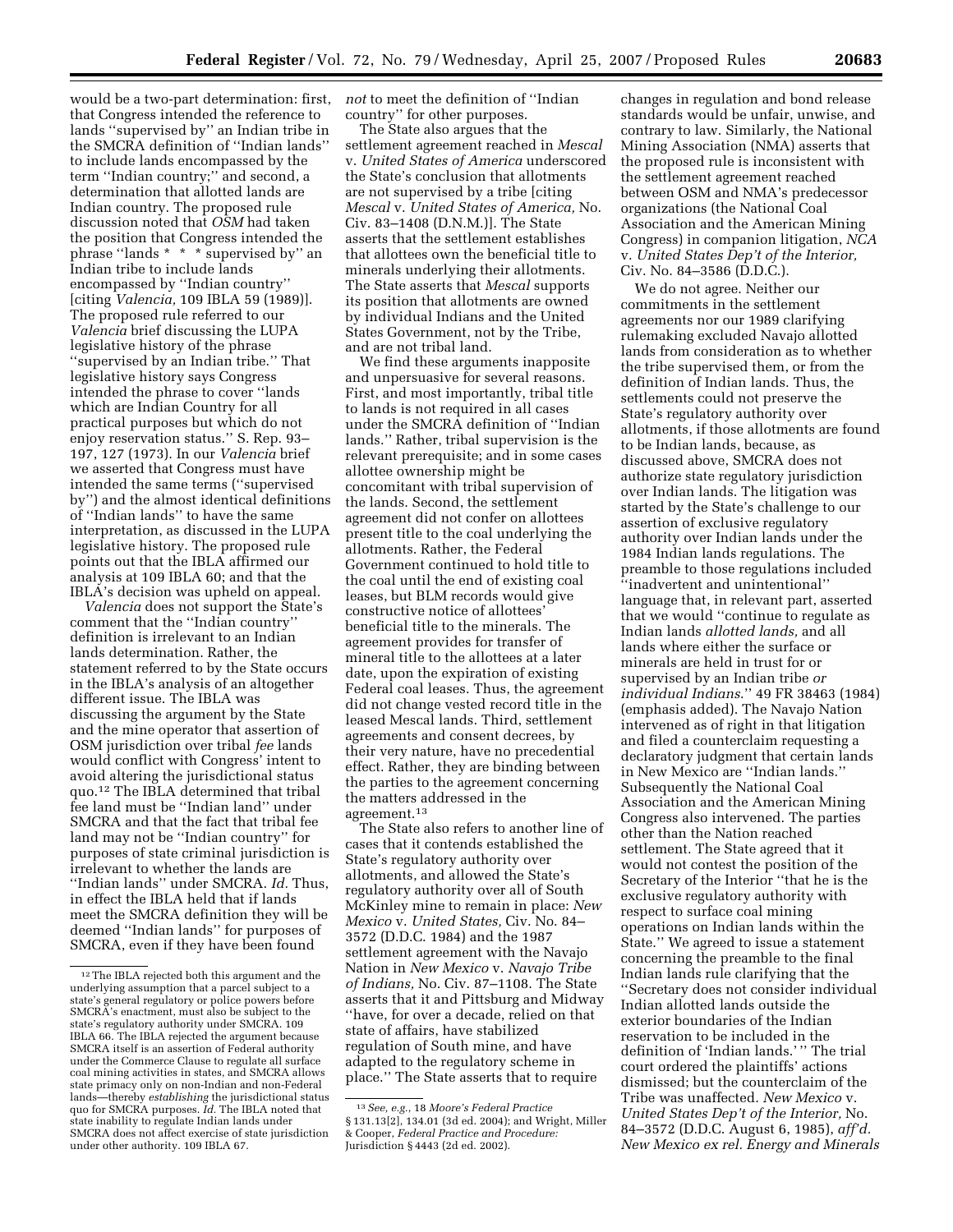*Dep't* v. *United States Dep't of the Interior,* 820 F.2d 441 (DC Cir. 1987). In 1988, the Department published a proposed rule correcting its statement in the 1984 Indian lands rule preamble. In 1989, the Department published a final rule stating that, ''for purposes of surface coal mining regulatory jurisdiction, off-reservation allotted lands are include [sic] in the SMCRA definition of Indian lands only if an interest in the surface or mineral estate is held in trust for or supervised by an Indian tribe.'' 54 FR 22184 (May 22,

1989). As the IBLA has pointed out, all that the settlement [and the Department's 1989 final rule clarifying its policy] on the Indian lands status of allotted lands decided was that lands cannot be considered Indian lands simply because they are allotted to individual Indians, as had been asserted in the 1984 Indian lands preamble. *Pittsburg & Midway Coal Mining Co.* v. *OSM,* 115 IBLA 148, 161 (1990), *aff'd Pittsburg & Midway Coal Mining Co.* v. *Babbitt,* Civ. 90–730 (D.N.M. 1994).

Likewise, the settlement agreement between the Navajo Nation and the State (which could not bind OSM in any case) did not purport to address the Indian lands status of off-reservation allotted lands. The State filed a motion to dismiss the Tribe's counterclaim on the 1984 rule for lack of jurisdiction, arguing that, under SMCRA section 520, the claim must be brought only in the judicial district in which ''the surface coal mining operation complained of is located.'' In November, 1985, the district court dismissed the Tribe's counterclaim. On appeal, the DC circuit vacated the district court's order denying the Tribe's counterclaim and instructed the district court to transfer the counterclaim to the United States District Court for the District of New Mexico. *New Mexico ex rel. Energy and Minerals Dep't* v. *United States Dep't of the Interior,* 820 F.2d 441 (D.C. Cir. 1987). The transferred litigation was settled and approved by consent decree. *New Mexico ex rel. Energy, Minerals and Natural Resources Dep't* v. *Navajo Tribe,* No. Civ. 87–1108 (D.N.M. 1992). The settlement agreed that specified reservation and tribal trust lands are ''Indian lands,'' and that other lands may constitute ''Indian lands.'' The Tribe and the State did not waive their respective positions as to the ''Indian lands'' status under SMCRA of any lands not listed in the settlement. In summary, neither settlement agreement established State regulatory authority under SMCRA over allotments, and neither agreement could preserve State regulatory authority over allotments

found to be Indian lands; and neither the State nor Pittsburg & Midway could reasonably rely on the settlements to preclude our proper evaluation of the Indian lands status of allotted lands.

#### *C. What Does the Record Establish as to Supervision by a Tribe of Individual Indian Trust Allotments in Approved Tribal Land Consolidation Areas?*

Neither the comments, nor the other documentation in the record, separately or cumulatively, clearly confirms whether any Nation programs or authorities amount to supervision of specific allotted lands or of all allotted lands in the consolidation area. As discussed below, we decline to take administrative notice of materials not submitted. In any case-by-case determination, commenters may provide information as to whether any programs of the Navajo Nation constitute supervision of the allotted lands.

The Navajo Nation asserts that the Nation does in fact supervise allotted lands within the Navajo consolidation area. The Nation asserts that Navajo supervision over Navajo trust allotments is conclusively presumed, and clear. However, the Nation cites to no authority for this specific presumption. The Nation lists certain Navajo Nation ordinances and other provisions that it maintains the Nation applies and implements on allotted lands. For example, the Nation asserts that, pursuant to the Navajo Nation Code (''NNC''), the Nation applies to allotments its laws regarding the following: Agriculture and livestock, protection of the environment, regulation of commerce and trade, community development, courts and procedures, domestic relations, education, elections, fiscal matters, health and welfare, motor vehicle code, labor, land, law and order, mines and minerals, parks and monuments, professions and occupations, public utilities and communications, water, conservation, wildlife, and taxation. The Navajo Nation requests that we take administrative notice of the Navajo Nation Code and its laws.

The Nation asserts that, in *Pittsburg & Midway Coal Mining Co.* v. *Saunders*, No. Civ. 86–1442 M (D.N.M. 1988), *rev'd on other grounds*, 909 F.2d 1387 (11th Cir.), *cert. denied*, 498 U.S. 1012 (1990), *decision after remand*, 52 F.3d 1531 (10th Cir 1995), the district court examined a 1.9 million acre area that includes all of the P&M South McKinley Mine as well as several thousand Navajo trust allotments and found that the Nation provides to Navajos in that area a variety of services, including

community services, health, education, and water resources; and that the Nation provides law enforcement and hears the vast majority of civil and criminal disputes in the Tribal Court. The Nation references the Nation's criminal jurisdiction over allotted lands, through the Navajo Tribal Court of Indian Offences; and provides copies of affidavits submitted in *Saunders*, concerning Navajo governmental authority and activity on allotted lands in such matters as demographics, land consolidation, education services, social services, health services, police services, cultural resources protection and ethnography, and (for the McKinley Mine permit area) land status and social services. The Nation also submitted a copy of a 1984 memorandum from a Department of the Interior Administrative Law Judge (ALJ) in a probate proceeding involving certain Navajo allotments. The memorandum discusses the applicability of the escheat provision of the Indian Land Consolidation Act (the Act was subsequently held unconstitutional). That memorandum found that the Tribe ''exercises civil governmental powers over the [allotted] lands'' [in the Eastern Navajo Agency] involved in the proceeding.

We conclude that neither the Nation's comments, nor the affidavits, nor the 1984 ALJ memorandum, separately or cumulatively, clearly confirms any Nation programs or authorities as demonstrating supervision of specific allotted lands or of all allotted lands in the consolidation area. And, for the reasons outlined below, we decline to take administrative notice of the other materials referenced by the Navajo Nation.14 In the cited *Pittsburg & Midway* decision, the issue before the court was whether the P&M South McKinley mine is on the Navajo Reservation or in Indian country, so that the court was required to abstain from exercising jurisdiction over P&M's challenge to the Navajo Nation's tax on P&M's coal mining activities. Thus, only the status of the McKinley mine lands was at issue. The decision stated that the Tribe provided services in the area to allottees, including community development, child development, social services, health, education, youth

<sup>14</sup>As discussed below, we anticipate that, in any case-by-case determination, the Nation may provide information about any programs that constitute supervision in fact or in law of the allotted lands; i.e., overseeing, regulating, or superintending the allotted lands or activities affecting the lands (as contrasted, for example, to programs that constitute general social services to allottees). In such a proceeding, the Nation may also request administrative notice of relevant materials, as appropriate.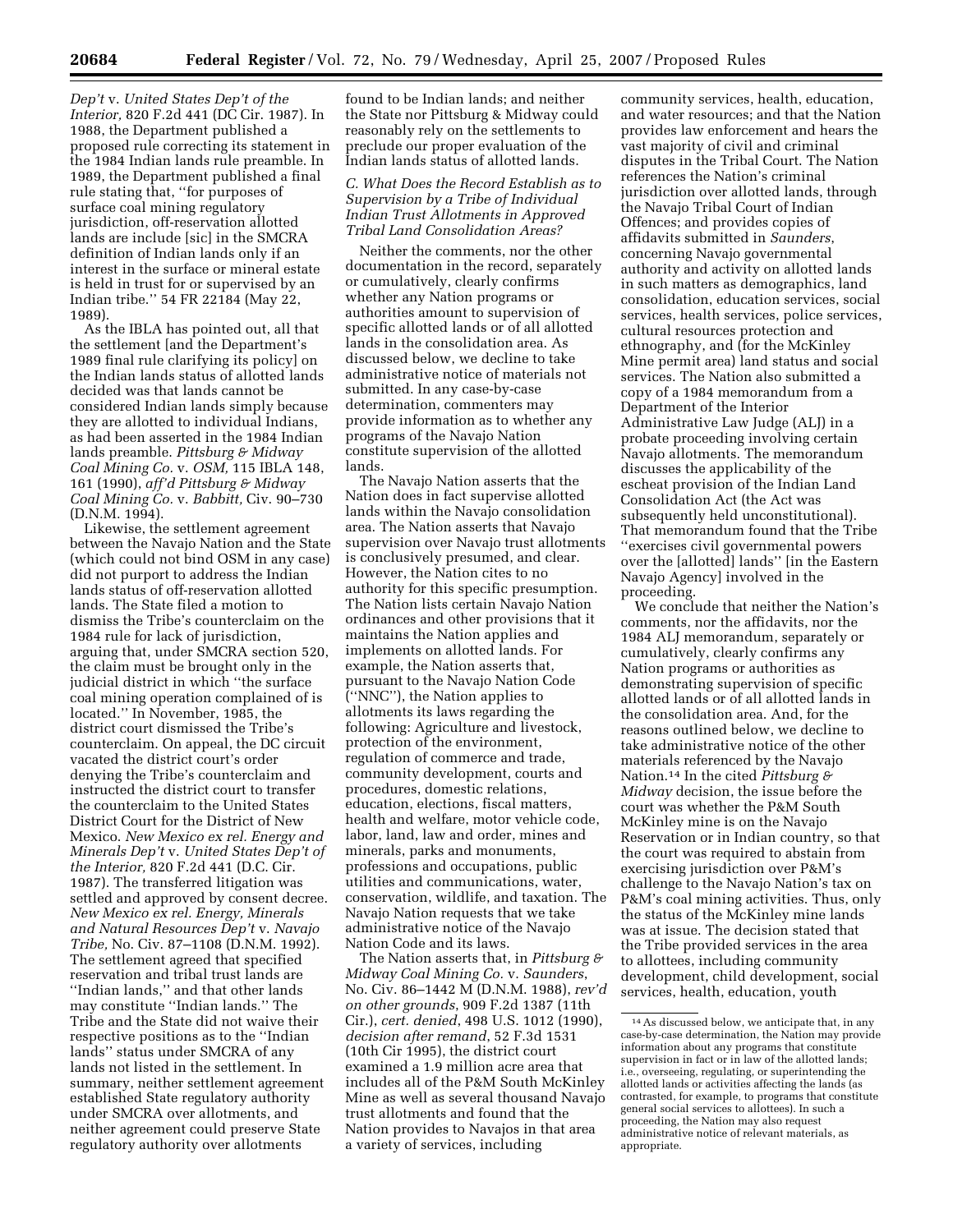development, and water resources, and law enforcement. The decision discusses the role of the Nation in Navajos' lives in the area. However, the decision does not discuss how or why any tribal authority, program, or service concerns allotted lands in particular, or amounts to supervision of those allotted lands. Further, the decision does not discuss any programs or services in such detail as to support a conclusion as to whether they amount to supervision of the allotted lands.

The affidavits submitted by the Nation concern primarily the provision of various types of social services, and tribal acquisition of title, as well as the importance of off-reservation cultural resources to the Nation. The 1986 Elwood affidavit asserts that, at the time of the affidavit, the Nation regulated grazing on lands in the 1908 extension of the Navajo Nation in New Mexico, including BLM and BIA lands, tribal trust lands, tribal fee lands, and allotted lands, pursuant to a cooperative agreement. We believe the affidavit refers to a February 8, 1965 memorandum of understanding (MOU) among the Navajo Nation, BIA, and BLM concerning grazing administration of the Eastern Navajo Agency Administration Area. That MOU subsequently has been extended by amendment, most recently in January, 2003. The affidavit does not specifically assert that the Nation has independent authority to regulate grazing on allotted lands, outside of any authority delegated by BIA or BLM under the cooperative agreement. The Elwood affidavit does assert that the predominant use of lands within Navajo Indian country is for grazing by Navajo livestock. We have reviewed the January, 2003 extension of the February 8, 1965 MOU. The MOU specifies that there are three groups of Indian grazing communities, designated by District, in the Eastern Navajo Agency. However, Section III.E. of the January, 2003 extension specifically provides that, ''Individual Indian trust patent allotments and Navajo ranches shall not come under the administrative jurisdiction of the cooperative agreement as approved.'' Thus, the memorandum of understanding does not apply to Indian allotted lands. However, the holders of an allotment may voluntarily authorize regulation of grazing by BIA. Within the Eastern Navajo Agency, there are roughly 4,500 allotments. These allotments comprise the majority of the Navajo allotments within the approved tribal land consolidation area. Of those allotments, the necessary authorization for

regulation by BIA has been given for roughly 1000 allotments. For those allotments for which BIA is authorized to regulate grazing, BIA issues grazing permits. However, we have found no information in the administrative record confirming that the Navajo Nation regulates grazing on allotted lands.

The 1984 ALJ memorandum discusses whether, for purposes of the applicable statutory criterion, those trust or restricted lands at issue were subjected to the Navajo Nation's jurisdiction. It states that ''the Tribe asserts general subject matter jurisdiction'' in the Eastern Navajo Agency, but specifically confirms only that ''the Tribe, BIA, and IHS [Indian Health Service] provide law enforcement, health, education, and social services'' in the Eastern Navajo Agency. Thus, the categories of programs confirmed are apparently services to individual Navajo; and the memorandum does not differentiate between the roles of the Nation and those of BIA and IHS.

New Mexico's comments concerning the Nation's assertions about supervision of grazing, state status under SDWA, and power to tax, are discussed below. New Mexico asserts that the other functions and authorities which the Nation maintains it has on allotted lands concern very limited and general supervision. The State did not list those functions and authorities. The State asserts that those references are unpersuasive where Congress has not specifically applied SMCRA to mining on allotments.

As discussed above, we conclude that the record before us is not adequate to support a conclusion as to whether the Nation's functions and authorities constitute supervision of the relevant allotted lands. Further, we conclude that this issue may be properly addressed in case-by-case determinations. Any such determination can address whether the Nation supervises particular allotted lands in view of any specific relevant Tribal programs or authorities.

Both New Mexico and NMA comment in effect that the Nation does not supervise allotted lands if the Nation's alleged supervisory functions or roles do not pertain to SMCRA or surface coal mining operations. New Mexico asserts that references in the proposed rule to incidental supervision on topics that have nothing to do with mining do not establish supervision over mining. NMA maintains that the authority to tax bears little relationship to supervision of lands within the context of SMCRA.

We do not agree. We believe these comments mistake the issue. The definition of ''Indian lands'' does not require that a tribe's supervision must directly pertain specifically to SMCRA program implementation or to surface coal mining operations. Rather, the definition simply requires that a tribe supervise the lands, as discussed above. And, as discussed above and in *Valencia*, supervision may exist as a matter of fact or as a matter of law; and jurisdiction or control over mining is not required. Thus *Valencia* found that, because the Nation owned the surface in fee, the Nation supervised the lands at issue in that case as a matter of law, even though the Nation had leased the coal rights. 109 IBLA 66. Further, *Valencia* emphasizes the Tribe's continuing interest in the postmining condition and use of lands as relevant to evaluation of tribal supervision under SMCRA. *Id.* We do not agree that authority to tax lands or what is done on or produced from lands necessarily bears little relationship to supervision of lands. Rather, taxation of land or activities on land, or of materials harvested from land, may be an aspect of supervision of the lands. For example, such taxation may be authorized because of a government's authority over the lands; and may be a means of regulating or controlling what is done on the lands, or a source of funding for such regulation.

Regarding specific categories of alleged Tribal supervision, we received the following comments:

The Navajo Nation asserts that it supervises grazing on allotted lands outside the reservation. New Mexico asserts that the reference to grazing is not compelling because the allotments are not being grazed, but rather are being mined. NMA asserts that the Nation is not supervising grazing on allotted lands outside the reservation.

The record does not demonstrate whether any allotted lands outside the reservation are grazing lands. Further, the record does not demonstrate whether or when those lands have been grazed. Likewise, the record is unclear as to whether the Navajo Nation has authority to supervise grazing on offreservation allotted lands, or does supervise any grazing on such lands. And finally, the record does not conclusively demonstrate whether the Nation has an interest in or authority over the pre-mining and post-mining use of the allotted lands, and thus has authority to supervise such grazing as a matter of law, whether or not it supervises grazing as a matter of fact. A case-by-case determination may address all of these questions.

The Navajo Nation asserts that they have "state" status for purposes of implementing the Safe Drinking Water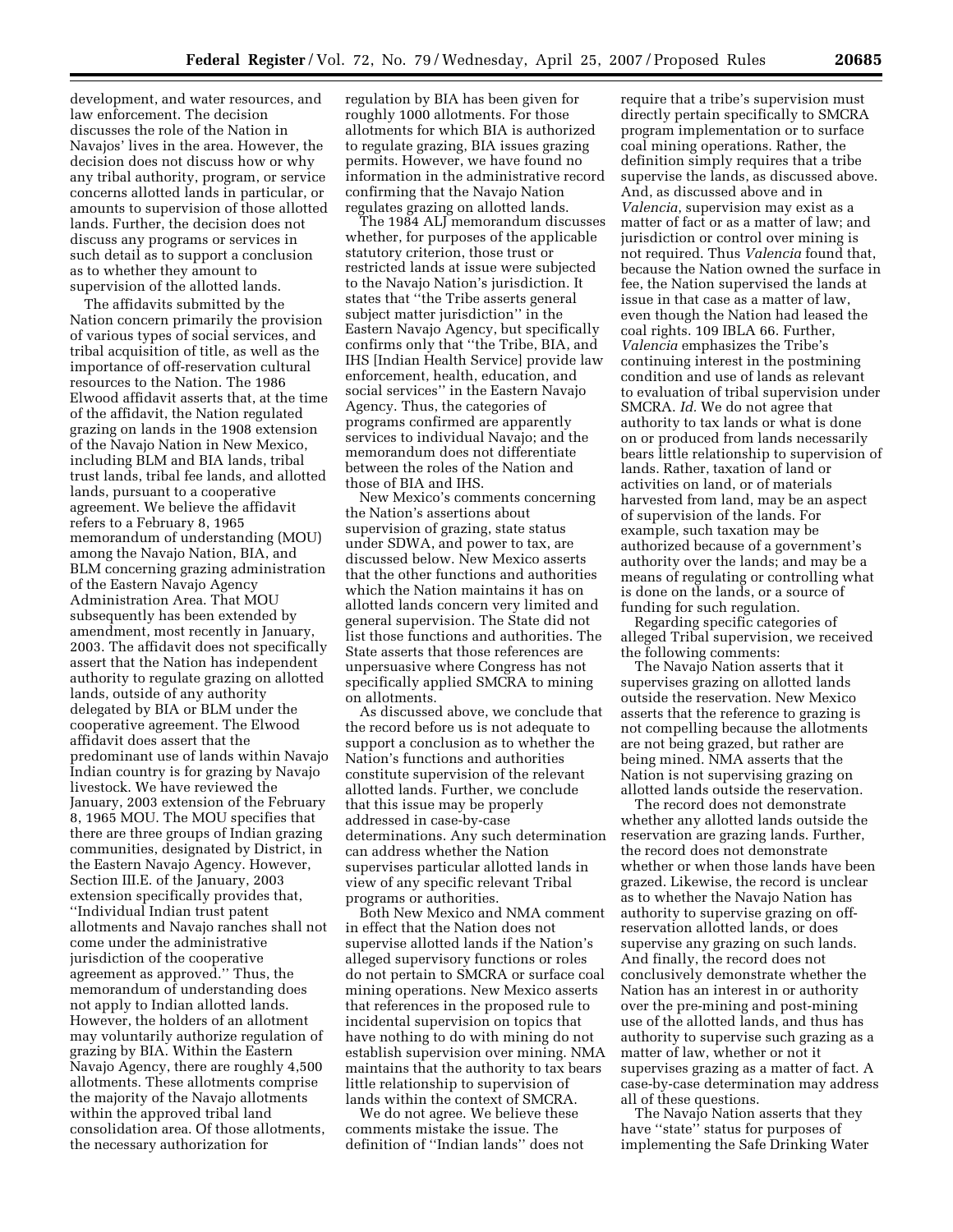Act (SDWA) on off-reservation allotted lands. However, they cite no authority for this proposition. New Mexico asserts that, for off-reservation lands, the Navajo Nation is not treated as a state under the SDWA, having withdrawn its request for treatment as a state outside its reservation. In support of this contention, the State cites a letter dated August 9, 1991 from H. Seraydarian, USEPA Region IX, to New Mexico Governor King. However, our records indicate the State did not attach a copy of that letter.

We find that the record contains no dispositive documentation or authority as to whether the Navajo Nation has ''state'' status for purposes of implementing the SDWA on allotted lands. In any case-by-case determination, interested persons may provide documentation to support any relevant assertions on this topic.

NMA asserts that the Navajo Nation's authority to regulate under the SDWA could not have been contemplated by Congress during its consideration of SMCRA because the Navajo Nation's treatment as a state did not occur until after 1986. We find this assertion unpersuasive. SMCRA does not require that only supervision of lands under statutes that existed as of the date of enactment of SMCRA may be considered; and nothing in SMCRA or its legislative history supports such a conclusion. If Congress had intended such a result, it could have inserted specific language to that effect in SMCRA.

Citing 56 FR 64876 (December 12, 1991), NMA asserts that the Navajo Nation does not have ''state'' status under the Clean Water Act on offreservation allotted lands; only on reservation lands. NMA also asserts that, to make a fair determination of regulatory authority on off-reservation allotted lands, we must look at all types of regulatory authority over the lands, and consider the entities that exercise the authority, rather than the few unrepresentative examples of authority given in the proposed rule preamble. For the following reasons, we find these comments not helpful. The referenced 1991 USEPA rulemaking concerns interpretation of a particular Federal statute not at issue in this rulemaking. We have found no relevance of the 1991 USEPA rulemaking to this rulemaking, and no relevance to this rulemaking has been asserted by commenters. A reference to an unrelated statute under which a tribe does not supervise lands is not germane. Further, we do not agree that we must inventory all possible authorities under which any entity might possibly regulate or otherwise

supervise allotted lands, in order to make a determination as to whether a tribe supervises those lands. It is doubtful whether such an inventory is possible. But in any case, nothing in SMCRA compels or authorizes a comprehensive determination of the nature, extent, or focus of all such authority over allotted lands. And even if such an inventory were feasible, it would serve no purpose: as noted above, SMCRA does not require that a tribe exercise more authority or supervision of lands than does a state or the Federal Government; nor does SMCRA require exclusive tribal supervision. SMCRA requires only that a tribe supervise the lands.

Citing *Pittsburg & Midway Coal Mining Co.* v. *Watchman*, 52 F.3d 1531 (10th Cir. 1995) (''*Watchman*''),15 the Navajo Nation asserts that the Tenth Circuit has confirmed the Nation's authority to tax mining on trust allotments. The Nation characterizes this authority as the potentially most intrusive type of regulatory jurisdiction—''the power to tax involves the power to destroy.'' New Mexico asserts that the Navajo Nation does not tax allotted lands.

We conclude that *Watchman* does not unequivocally establish whether the Nation has the authority to impose a business tax on coal mining of all relevant allotted lands. However, because this decision provides potentially relevant or instructive discussion of a number of issues, we have evaluated it in some detail. In *Watchman,* Pittsburg & Midway Mining Co. (''P&M'') sought an injunction and declaratory judgment that the Navajo Nation lacked jurisdiction to impose a tax on P&M's mining activities on the off-reservation portion of McKinley mine, the ''South McKinley Mine.'' The Navajo Nation asserted that the Federal court should abstain based on the tribal abstention doctrine, and allow the Navajo tribal court to hear the issue first. Among other arguments, the Nation argued that the South McKinley mine area is Indian country within the meaning of 18 U.S.C. 1151. In relevant part, that provision reads as follows:

18 U.S.C. 1151. Indian country defined

Except as otherwise provided in sections 1154 and 1156 of this title, the term ''Indian country'', as used in this chapter, means (a) all land within the limits of any Indian reservation under the jurisdiction of the United States Government, notwithstanding

the issuance of any patent, and, including rights-of-way running through the reservation, (b) all dependent Indian communities within the borders of the United States whether within the original or subsequently acquired territory thereof, and whether within or without the limits of a state, and (c) all Indian allotments, the Indian titles to which have not been extinguished, including rights-of-way running through the same.

The district court refused to dismiss P&M's complaint for failure to exhaust tribal remedies, holding that the area was not Indian country. The appellate court reversed that holding, and remanded for further findings by the district court, concerning whether the entire South McKinley Mine permit area is a dependent Indian community (and therefore, Indian country). The appellate court noted that P&M challenged the Navajo Nation's taxing authority, which was a basic attribute of its sovereignty. 52 F.3d 1531, 1538. The appellate court concluded that:

The power to tax is an essential attribute of Indian sovereignty because it is a necessary instrument of self-government and territorial management. \* \* \* It derives from the Tribe's general authority, as sovereign, to control economic activity within its jurisdiction, and to defray the cost of providing governmental services by requiring contributions from persons or enterprises engaged in economic activities within that jurisdiction.\* \* \* [T]he power to tax is a sufficiently essential aspect of sovereignty to require P&M to initiate its jurisdictional challenge in Navajo tribal court. \* \* \* \* \*

P&M's lawsuit presents a direct challenge to the Navajo Nation's jurisdiction and involves the interpretation of *Navajo law*.\* \* \* A myriad of legal and factual sources must be consulted to resolve the complicated and intertwined issues implicated in cases like this one.

The existence and extent of a tribal court's jurisdiction will require a careful examination of tribal sovereignty, the extent to which that sovereignty has been altered, divested, or diminished, as well as a detailed study of relevant statutes, Executive Branch policy as embodied in treaties and elsewhere, and administrative or judicial decisions. Resolution of these issues also requires close examination of the historical and present-day status of the area in question.

#### Id. (Citations omitted; emphasis added).

The appellate decision notes P&M's arguments that the tribal abstention doctrine should not apply because the attempt to tax is patently violative of express jurisdictional prohibitions, and that the Tribe has no authority to regulate non-Indian activities on non-Indian lands. The court did not elaborate on these arguments, and disagreed:

<sup>15</sup>*Watchman* was a supplemental opinion related to *Pittsburg & Midway Coal Mining Co.* v. *Yazzie,*  909 F.2d 1387 (10th Cir. 1990) (*see* note 3, *supra.*), *cert. denied, Navajo Tax Com.* v. *Pittsburg & Midway Coal Mining Co.,* 498 U.S. 1012 (1990).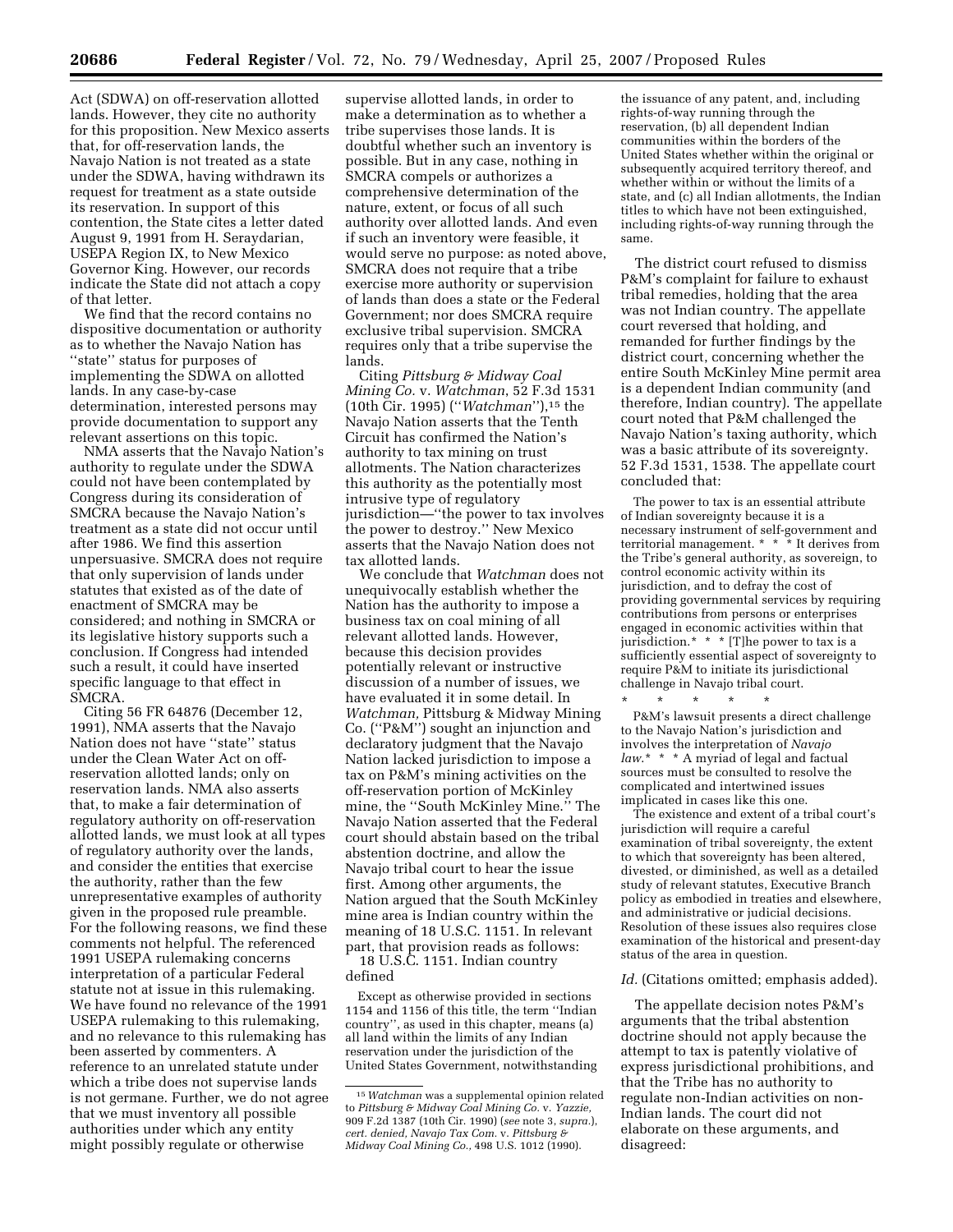P&M is correct that the Navajo Nation as a dependent sovereign lacks the inherent authority of a full-fledged sovereign. \* \* \* Nonetheless, \* \* \* *[t]he question is not whether the Navajo Nation possesses inherent authority as a sovereign to tax P&M, but whether 18 U.S.C. 1151 is a Congressional delegation of this authority throughout Indian country.* 

52 F.3d 1531, 1540 (emphasis added). The Court continued:

*We hold § 1151 represents an express Congressional delegation of civil authority over Indian country to the tribes.* As a result, the Navajo Nation has authority to tax any mining activities taking place in Indian country without violating any express jurisdictional prohibitions.

52 F.3d 1531, 1541 (Citations omitted; emphasis added). The Court did not elaborate as to what civil authority over Indian country Congress had delegated to tribes. Nonetheless, the court concluded that it was not clear whether the area within the South McKinley Mine that was not allotted lands is Indian country. The court also concluded that, if the South McKinley non-allotted lands are not Indian country, then the allotted lands within the mine did not sufficiently implicate Indian sovereignty or other important interests of the Nation, and thus tribal abstention is not required. 52 F.3d 1531, 1542. In a footnote, the court specifically alluded to the authority of the Navajo Nation to tax on allotted lands. The court noted that

Of course, if the entire mine was located on Navajo trust allotments, there would be no question about the doctrine's applicability.\* \* \* [W]e believe the Navajo Nation has the authority to apply its Business Activities Tax to the source gains from the 47% portion of the South McKinley Mine that lies within the individual Navajo trust allotments.

52 F.3d 1531, 1542 n.11. However, the court also recognized that the Nation's authority over allotted lands was not at issue in the case. Therefore, this footnote appears to be dictum. In fact, it may be doubly dictum, because the basic holding of the case was that the issue of jurisdiction or authority to impose the tax should be decided in the first instance by the tribal court.16 Thus, it does not appear that the decision holds what the Nation asserts it holds. We expect that, in any case-by-case determination, interested persons may provide information on whether the Nation has relevant authority to tax on

off-reservation allotted lands. That information may address whether the circuit court's statement in *Watchman*  that the Nation has the authority is binding precedent or is dictum; if it is dictum, whether it should be given weight as persuasive; and whether a tribal court has ruled on the issue. Interested persons might also address whether the *Watchman* jurisdictional challenge was pursued in Tribal court.

None of the other cases on tribal authority to tax allotted lands cited by the Nation concerning the authorities of other tribes establishes that all tribes have taxing authority on all members' allotted lands. Likewise, none of those cases establishes that the Navajo Nation has taxation authority over all Navajo allotted lands.

P&M maintains that whether the Navajo Nation supervises off-reservation Indian allotments under SMCRA is a mixed question of fact and law. P&M asserts that dictionaries ''consistently define the word 'supervise' to mean; 'to have general oversight over, to superintend or to inspect' ''; and ''define superintend to mean; 'to have charge and direction of; to direct the course of and oversee the details; to regulate with authority; to manage; to oversee with the power of direction; to take care of with authority.' '' P&M asserts that therefore it is clear that supervision requires the power of direction or authority to control or manage. P&M cites no specific authority for these assertions.

New Mexico asserts that supervision does not equate to jurisdiction. The comment offered an example of a definition for each of the two terms, noting that jurisdiction ''is the authority by which courts and judicial officers take cognizance of and decide cases;'' and that supervision connotes an element of management. New Mexico also effectively asserts that ''Indian country'' is a jurisdictional term and does not equate to supervision.

As we discuss above, we agree that supervision may be supervision in law or supervision in fact, or both. However, we are not persuaded by the comment asserting that supervision is not the same as jurisdiction. A review of reference works indicates that the distinction between ''supervision'' and ''jurisdiction'' is not always clear, and that they are sometimes used to mean the same thing. For example, *Black's Law Dictionary* defines the two terms as follows:

''[S]upervision'': The act of managing, directing or overseeing persons or projects. (''direct'': \* \* \* 3. To guide (something or someone); to govern.)

#### *Black's Law Dictionary* (7th ed. 1999).

''Jurisdiction'': 1. A government's general power to exercise authority over all persons and things within its territory  $* * * 3$ . A geographic area within which political or judicial authority may be exercised. *Id.* 

Burton's *Legal Thesaurus* gives as synonyms for "supervision":

Administration, care, charge, command, control, direction, government, gubernation, guidance, inspection, jurisdiction, management, oversight, procuratio, proctorage, regulation, steerage, stewardship, superintendence, surveillance.

William C. Burton, *Legal Thesaurus*  (1980).

Burton gives as synonyms for ''jurisdiction'':

Authority, authority to hear and decide a case, capacity to decide the matter in issue, capacity to hear the controversy, command, control, decision-making power over the case, domain, domination, dominion, extent of authority, grasp, *jurisdictio*, legal authority, legal power, legal power to decide a case, legal right, power, province, purview, range, reach, realm, reign, sovereignty, sphere, superintendence, supervision, territorial range of authority, territory.

*Id.* 

Another legal reference book, *Words and Phrases*, includes the following discussions of the meaning of ''jurisdiction'':

Jurisdiction is controlling authority; the right of making and enforcing laws or regulations; the capacity of determining rules of action or use, and exacting penalties; the function or capacity of judging or governing in general; the inherent power of decision or control. *People* v. *Pierce*, 41 N.Y.S. 858, 860, 18 Misc. 83.

\* \* \* \* \* The word ''jurisdiction'' in its technical sense is not synonymous with ''authority'' although it is sometimes employed in that sense. *In re Perez*, 1 So.2d 537, 540, 197 La. 334.

\* \* \* \* \* The term ''jurisdiction'' imports authority to expound or apply laws. *Max Ams, Inc.* v. *Barker*, 170 S.W.2d 45, 48, 293 Ky. 698.

\* \* \* \* \* The term ''jurisdiction'' originally included only right to hear and determine concerning subject matter in particular case, but is now frequently used as meaning authority to do particular thing or exercise a power in a particular manner. *Fortenbury* v. *Superior Court in and for Los Angeles County*, 106 P.2d 411, 412, 16 Cal.2d 405.

\* \* \* \* \* The word ''jurisdiction'' is frequently used as meaning authority to do the particular thing done \* \* \* *Evans* v. *Superior Court in and for the City of San Francisco*, 96 P.2d 107, 116.

*Words and Phrases*, ''Jurisdiction'' (2001).

<sup>16</sup> In effect, it appears that the court may be saying *if* tribal abstention did not apply and *if* the issue before us were taxing jurisdiction over allotted lands, and *if* we were the trial court, this would be our holding on the Nation's taxing jurisdiction over allotted lands.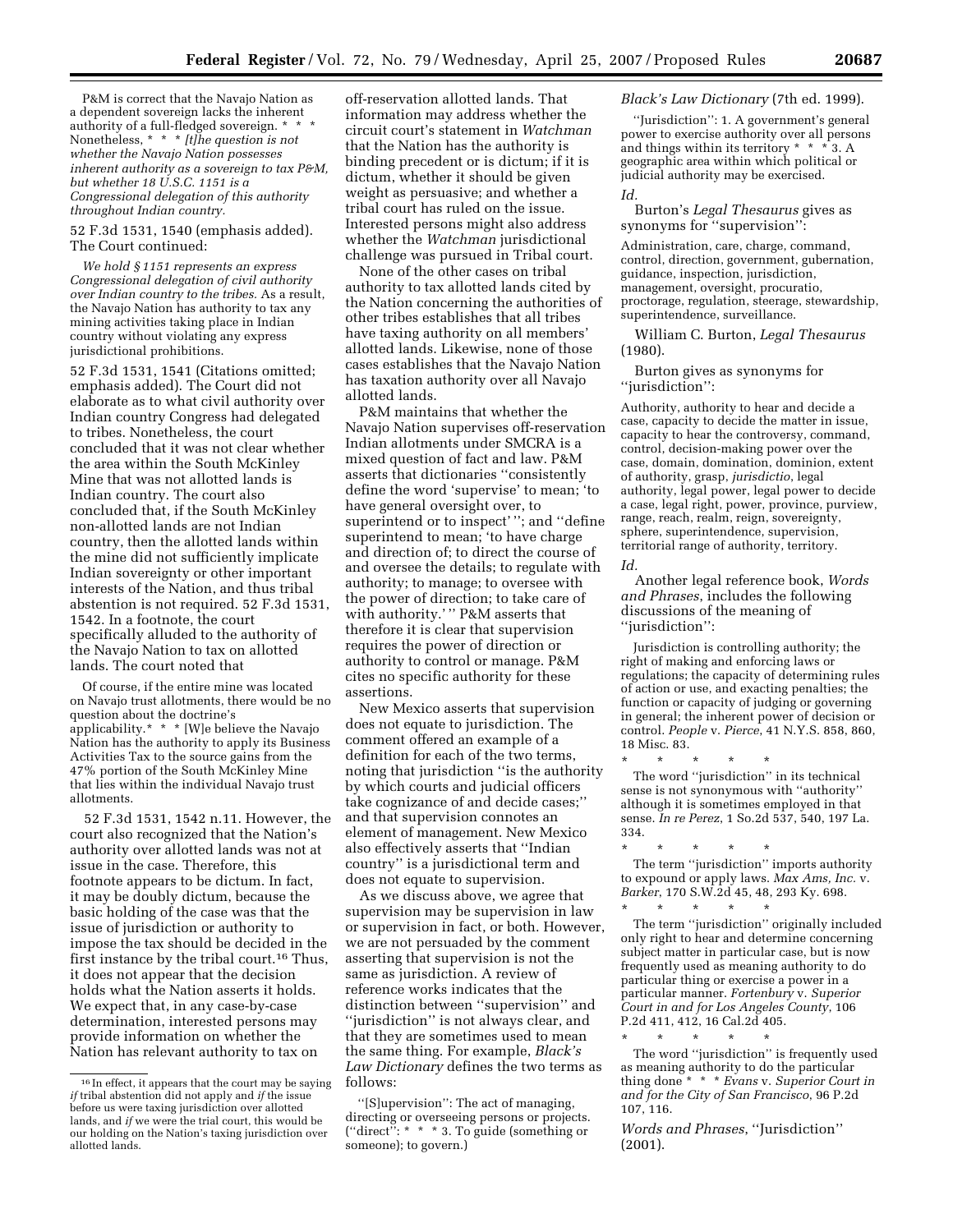These references indicate that the two words are not necessarily synonymous, but that they may be used as synonyms and both words can mean command, control, or superintendence. ''Jurisdiction'' may be said to typically refer to a government's general power to exercise authority over persons and things within its territory. As discussed above, ''supervision'' may be said to typically refer to regulating, overseeing, or superintending persons or things.

As discussed above, in *Valencia Energy Co.*, the IBLA rejected an argument that jurisdiction was a prerequisite for supervision. The operator had argued the Nation lacked jurisdiction over lands outside the boundaries of the reservation, and thus that those lands could not constitute lands ''supervised by an Indian tribe'' for the purposes of SMCRA. Further, the operator argued that the Nation lacked supervisory authority over the land, arguing that the Nation had conveyed all of its rights to the surface in a lease for approximately 50 years. The IBLA concluded that OSM's analysis was sufficient to support a finding of supervision in fact; and also that ownership of the surface estate was sufficient to compel a conclusion of ''supervision'' as a matter of law under SMCRA (despite the lease under which the Nation had granted full use of the surface for mining purposes).

However, there is nothing inherent in any of the definitions of ''jurisdiction'' and ''supervision'' that precludes jurisdiction from being either an aspect of supervision or a basis for supervision. Thus, for example, jurisdiction may be a prerequisite for regulation, and may be a concomitant of sovereignty, and if a tribe has regulatory authority over lands or has sovereignty over lands, then it is certainly possible that the tribe may supervise those lands. In summary, we conclude that the comment attempting to distinguish between the terms ''supervision'' and ''jurisdiction'' is not particularly helpful, and our review of references and definitions indicates that they do not compel the conclusion advocated by the comment.

P&M notes that the Navajo Nation is the only Indian tribe in the approved Navajo Land Consolidation Area, and asserts that, therefore, a valid rulemaking will require a specific finding by the Secretary that the allotment lands subject to the proposed rule are supervised by the Navajo Nation. However, P&M asserts that neither the Navajo Nation nor OSM has offered or is able to offer any facts to support this critical finding. P&M urges that it is clear that the Navajo Nation has no power of direction or authority.

P&M asserts that numerous Federal courts, including the United States Supreme Court, have held that

''[l]ands allotted to be held in trust for the sole use and benefit of the allottee or his heirs are during the trust period under the exclusive jurisdiction and control of Congress for all governmental purposes relating to the guardianship and protection of the Indians.'' And; ''[t]rust allotments to individual Indians remain under exclusive jurisdiction and control of Congress during the trust period for all purposes relating to guardianship and protection of Indians.''

P&M cites annotations to 18 U.S.C.A. Section 1151, n.14 as authority for these statements. P&M asserts that thus it is clear that ''Congress, through it's agent, The [sic] Bureau of Indian Affairs, supervises the allotment lands within the Tribal Consolidation Area.''

We agree that the intent of the proposed rule is to determine whether off-reservation Navajo allotted lands within the approved Navajo land consolidation area are supervised by the Navajo Nation and thus are Indian lands under the SMCRA definition of ''Indian lands.'' However, as discussed above, we conclude that the record does not support a determination as to supervision of those allotted lands, and that such a determination is appropriately made on a case-by-case basis. Further, the cases quoted in the annotations to 18 U.S.C.A. 1151, n. 14, concerning the Federal Government's exclusive jurisdiction and control over allotted lands ''for all governmental purposes relating to the guardianship and protection of the Indians'' do not clearly preclude a tribe from regulating allotted lands and their use for other purposes. Indeed, the cases addressing the Indian country status of allotted lands specifically and consistently characterize allotted lands as a category of Indian country, and state that Indian country (not excluding allotted lands) is subject to the primary jurisdiction of the Federal Government and the Indians. *See Venetie*, 522 U.S. 531, and the cases cited therein. We are also mindful of the holding in *Watchman* that 18 U.S.C. 1151 was an express Congressional delegation of civil authority over Indian country to the tribes, and the statement in *Watchman* that the Navajo Nation has authority to tax any mining activities taking place in Indian country without violating any express jurisdictional prohibitions. 52 F.3d 1541. The court noted that the Navajo trust allotments are Indian country by definition under 18 U.S.C. 1151(c). 52 F.3d 1535. (The decision also specifically noted that this statute had been amended by Congress to conform to a Supreme Court decision that determined that trust allotments are

subject to Federal jurisdiction. 52 F.3d 1541.) And, as discussed above, the decision referred in a footnote to the court's understanding that the Navajo Nation has the authority to apply its tax to the coal produced on the 47% of the South McKinley mine lying within the Navajo trust allotments. 52 F.3d 1531,1542 n.11. Thus, these decisions do not support the commenter's assertion that the Nation has no authority on allotted lands.

P&M asserts that the Navajo Nation does not have title to the allotted lands or have any other legal interest in them; that there are no laws or regulations that grant to the Navajo Nation supervisory authority over allotted lands; and that the Nation cannot establish any significant or substantial or real control over the allotted lands within the tribal consolidation area. P&M also proposes that OSM should address the following issues when determining whether the Navajo Nation supervises off-reservation allotments: The existence of Nation contractual rights or other authority, or activities, that establish that the Nation has overseen or exercised authority over those lands; and the extent to which individual allottees consider their lands "supervised" by the Nation.

Because we have decided not to adopt the proposed rule and anticipate that the question of tribal supervision will be properly addressed in case-by-case determinations, those determinations may address relevant information addressing P&M's concerns. Thus, in any such determinations concerning Navajo Nation supervision of allotted lands interested persons may submit for consideration all relevant information concerning matters such as title to the lands; applicable statutes, regulations, treaties, and executive orders; and all other information concerning Navajo supervision. We anticipate that relevant information would include evidence related to whether the Nation has the right or authority of overseeing, or acts to oversee the lands; and to whether the Nation has the right or authority to regulate or superintend what is done affecting those lands, or does in fact regulate or superintend what is done affecting the lands. To the extent the types of information referenced by P&M are submitted and are relevant to these matters, they may be addressed in any further case-by-case proceedings.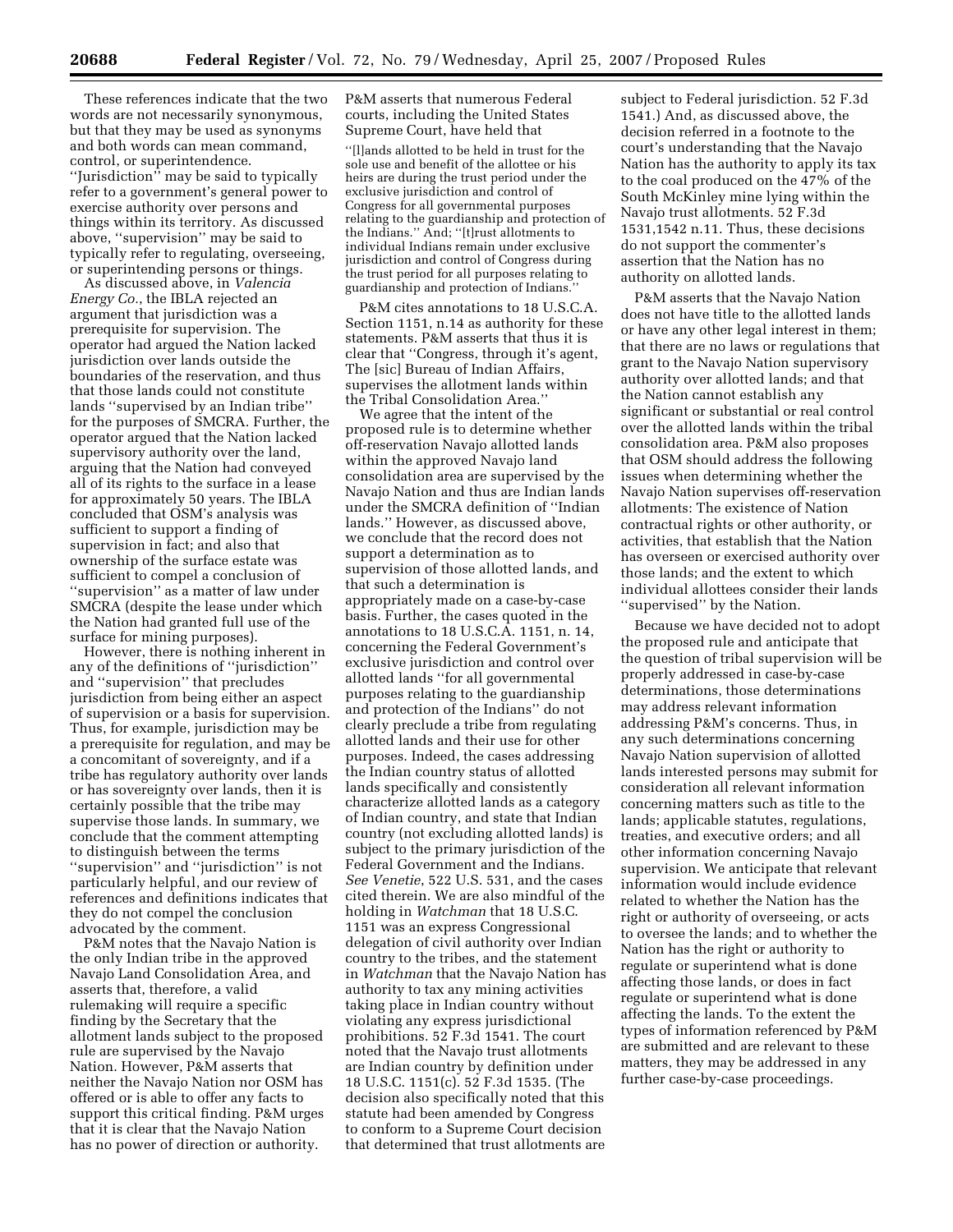*D. What Procedural Questions Does the Record Raise About the Proposed Rulemaking?* 

1. Is a Formal Adjudication Required on the Issue Presented in the Proposed Rule?

P&M asserts that the question of tribal supervision of allotted lands should not be decided by an informal rulemaking process, but rather by formal adjudication, in order to allow interested parties the opportunity to fully develop evidence and fully address the facts and circumstances related to the Nation's contention that it supervises allotted lands.

As noted above, we believe the parties to the settlement and MOU contemplated that the rulemaking was to address the Indian lands status of the off-reservation allotted lands in the Navajo land consolidation area. However, as discussed *infra*, the record is not clear as to a number of the relevant facts. As to the relevant factors addressed by the commenters, some comments allege that the Nation does have the relevant right or authority, or functional role, and some allege that they do not; but generally there is little or no evidence or other support in the record for either set of allegations. A more complete record is needed to establish whether or not the Nation supervises the allotted lands in question.

Whether the Nation supervises allotted lands in the Navajo land consolidation area, so that those lands would be deemed Indian lands under SMCRA, may be properly addressed in a proceeding in which all interested persons may provide relevant information and address the significance and weight to be attached to that evidence. However, we do not believe that a formal quasi-judicial administrative hearing would be required for such a determination in all cases. Less formal procedures may develop an appropriate record. For example, the procedures for SMCRA permitting decisions may assure an adequate record, since those procedures ensure all interested persons ample opportunity to participate in the permitting process. For example, the Indian lands status of certain offreservation allotted lands, which are within the permit area of the south McKinley mine, had been the subject of the *P&*M case. *Pittsburg & Midway Coal Mining Co.* v. *OSM*, Docket No. TU 6– 2–R, *Dismissed without prejudice*, February 2, 2007 (OHA Departmental Hearings Div.). We believe that the record in such a case could be

developed to fully address the Indian lands status issues.

2. Are We Taking Administrative Notice of Materials as Requested by Commenters?

As discussed in more detail below, the Navajo Nation refers to documents that it believes are relevant to this rulemaking, and requests that we take administrative notice of the materials. Some of those documents were submitted in evidence in proceedings that occurred more than a decade ago. Because of the age of the materials, and because the Nation has indicated the materials are voluminous, we believe it is not in the interest of fairness to take administrative notice of those materials without full notice and opportunity for all interested persons to review, evaluate, and comment on them. We believe that all interested persons and the decision maker should have ample opportunity to address the weight and relevance to be attributed to these materials, particularly to the extent that they would be submitted to establish supervision in law or in fact.

The Navajo Nation requests that we take administrative notice of the Navajo Nation Code (''NNC'') and its laws which the Nation maintains demonstrate the Nation's supervision of allotted lands. Further, the Navajo Nation asserts that it submitted extensive proof of its active supervision of the trust allotments, including an unrebutted factual showing of tribal jurisdiction over the allotments, in two cases: *New Mexico, ex. rel. Energy and Minerals Dep't, Mining & Minerals Div.*  v. *United States Dep't of the Interior*, No. Civ. 84–3572 (D.D.C. 1985), *aff'd in part and rev'd in part*, 820 F.2d 441 (D.C. Cir. 1987), *settlement approved after remand and transfer,* No. Civ. 87– 1108 JB, 19 Indian L. Rep. 3119 (D.N.M. 1992) (''*New Mexico* v. *DOI*''); and *Pittsburg & Midway Coal Mining Co.* v.

*OSMRE and Navajo Tribe*, IBLA No. 87–577. The Nation asks that we take notice of and include in the administrative record the exhibits filed by the Navajo Nation in *New Mexico* v. *DOI*, and the administrative record filed and discovery completed in *Navajo Nation* v. *Babbitt*, No. Civ. 89–2066 (D.D.C.) [citing *United States* v. *American Tel. & Tel. Co.*, 83 F.R.D. 323, 333–34 (D.D.C. 1979)].

In the interest of administrative fairness we will not take administrative notice of the Navajo Nation's exhibits in the referenced Federal court litigation, and will not take administrative notice of the NNC. The Navajo Nation is requesting administrative notice of these materials as probative of supervision—

the central issue in this rulemaking. In any case-by-case determination the Navajo Nation may offer these materials in evidence and their merits may be addressed as appropriate by interested persons. These materials are not otherwise readily available to interested persons. The exhibits of which the Nation requests that we take administrative notice were apparently filed with the respective Federal district courts between 10 and 20 years ago. The files of such old closed Federal cases are typically routinely archived by the courts and may even have been routinely destroyed by the archives because of the age of the records. Further, given the age of these materials, it is unclear whether they would accurately reflect current law and current conditions. (And, because of the age of these records, even if they still exist and could be retrieved by the courts, it does not appear reasonable to expect interested persons to timely request and review them.) We located and reviewed a copy of the NNC, dated 1995, in the Department of the Interior Natural Resources Library. That copy was obtained by the Library in 1999. We have no information as to what, if any, changes may have been made to the NNC since either 1995 or 1999. Further, the copies of affidavits or declarations actually submitted by the Nation primarily concern social services to allottees, rather than supervision of allotted lands, and thus appear to be of limited relevance.

Administrative notice (or ''official notice'') is an administrative law device that is used to enter information into the record that has not been proved through hearing methods.17 Effectively, the decision maker may consider some commonly understood information as if it had been documented, submitted in evidence, and proved (although it has not actually been).18

18 In hearings before the Department of the Interior Office of Hearings and Appeals (OHA), 43 CFR 4.24 allows administrative notice ''of the public records of the Department of the Interior and of any matter of which the courts may take judicial notice.'' In hearings subject to the Administrative Procedure Act, 5 U.S.C. 556(e) (the ''APA''), ''[w]hen an agency decision rests on official notice of a material fact not appearing in the evidence in the record, a party is entitled, on timely request, to an opportunity to show the contrary.'' This Continued

<sup>17</sup>*See* Charles Koch, *Administrative Law & Practice* § 5.55(1) at 204 (2d ed. 1997). Administrative notice is generally used to allow a decision maker to take notice of commonly acknowledged facts. In addition to commonly known facts, an administrative agency can take notice of technical or scientific facts that are within the agency's area of expertise. *See McLeod* v. *Immigration & Naturalization Serv.*, 802 F.2d 89, 93 n.4 (3rd Cir. 1986) [citing *NLRB* v. *Seven-Up Bottling Co.*, 344 U.S. 344 (1953)].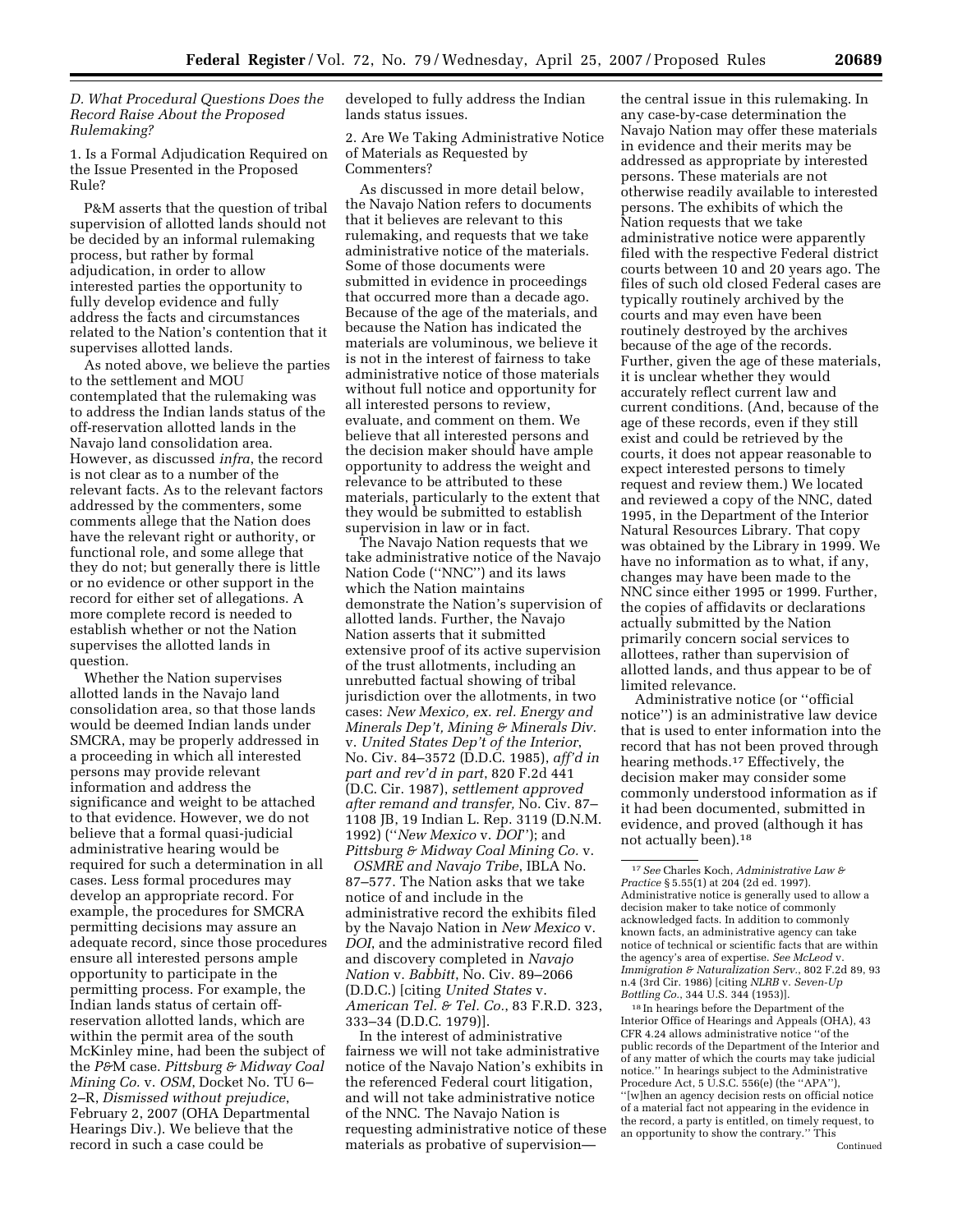With regard to the Navajo Nation's previous exhibits, in determining whether administrative notice should be taken, agencies have distinguished between ''adjudicatory'' facts and ''legislative'' facts. Adjudicatory facts pertain to the immediate parties, whereas legislative facts are general and do not concern the immediate parties. *See 3* Kenneth Davis, *Administrative Law Treatise* § 10.6 at 150 (1984). In practice, the admission of adjudicatory facts depends upon whether the facts are central to the controversy. If they are, they usually have to be proved, but if they are not, they may be officially noticed. *See* Koch, *supra*, at 207. Agencies more typically notice legislative facts if the parties are given notice of their use and are given an opportunity for rebuttal. See Koch, *supra,* at 206. The use of adjudicatory facts is more restricted. Under the Federal Rules of Evidence (which govern *judicial* notice but also provide useful guidance in this case, in light of 43 CFR 4.24, *supra*), adjudicatory facts that are ''not subject to reasonable dispute'' may be noticed, but all other adjudicatory facts must be proved. We believe that the Nation's exhibits from previous proceedings would be intended to establish whether the Navajo supervise the allotted lands (and as discussed below, in this case might be considered both adjudicatory facts and legislative facts). The nature of the proposed rule amply demonstrates that the issues of whether the Navajo Nation supervises these off-reservation allotted lands, and, more generally, what interests and roles the Navajo Nation has on these lands, are subject to reasonable dispute. These are issues central to the proposed rule, and are disputed by commenters. Therefore, we conclude that it would not be fair or appropriate to take administrative notice as requested by the Nation.

With regard to the NNC, arguably ''any information useful in deciding the adjudication may be noticed as long as no unfairness is created.'' Koch, *supra*, at 205. However, it is not clear whether the version of the code available to us at the location of the administrative record is current and complete. Further, the record before us does not clearly establish whether and in what way the

code is implemented on allotted lands, or what the Nation's authority is to implement the code on off-reservation allotted lands, in light of any other law that may be applicable. Thus, there is an argument that, concerning the issues in this rulemaking, the terms and applicability of the NNC are both "adjudicatory" and "legislative" facts. In any case, we conclude that to take notice of these materials without further opportunity for examination and comment by all interested persons would be of questionable fairness and value.

In summary, the Nation and all other interested persons may submit all relevant and probative materials in any case-by-case determination. All such materials may then be examined and addressed by all interested persons as to their relevance and the weight to be given them concerning the ''Indian lands'' status of specific Navajo offreservation allotted lands.

### *E. What Administrative, Operational, and Environmental Issues Did Commenters Raise Concerning the Proposed Rule?*

The proposed change in the definition of Indian lands, if adopted, would have shifted SMCRA regulation from the State to OSM for all allotted lands located within the Navajo land consolidation area in New Mexico. Under the proposed rule change we would have assumed SMCRA jurisdiction on the 48 allotments included within the mine's so-called south area.

As we noted earlier, the McKinley Mine permit area straddles the boundary of the Navajo Reservation near the Arizona-New Mexico border. The portion of the permit that lies within the reservation boundaries and on an adjacent parcel of off-reservation Navajo fee lands is collectively referred to as the north area and is regulated by us. The remainder of the mine, the so-called south area, is composed of Federal, private, State, and allotted lands occurring in a complex checkerboard pattern and is regulated by the State of New Mexico.

State and industry commenters were very concerned that the proposed change in the definition of Indian lands would greatly increase the area subject to dual regulation at the McKinley Mine and thus further complicate regulation at the mine. One commenter maintained that the rule change would create a potential disincentive to continued mining at McKinley Mine and to future mining in other checkerboard areas of New Mexico. The same commenter asserted that the increase in dual

regulation would be complex, burdensome, expensive, impractical and time-consuming and would undermine SMCRA's intent of ensuring efficient regulation and reclamation of coal mining operations. The commenter also cited specific issues of concern stemming from differences in State and OSM regulations and differing interpretations of rules.

Another commenter noted that certain difficulties associated with our assumption of jurisdiction in 1986 on the tribal fee lands at the McKinley south mine were illustrative of the types of problems that would arise from our adoption of the proposed rule change. The commenter cited numerous issues anticipated for any transfer of jurisdiction.

State and industry commenters also commented extensively on the bureaucratic inefficiencies and the additional administrative expenses for regulators and mine operators that they believe would result from the proposed rule change due to differences in State and OSM regulations and differing interpretations of regulatory requirements. They also expressed concern about the frequency of consultation that would be required, and about the confusion and delays they expected as the operator moves from section to section. In addition, they asserted that the proposed change in the definition of Indian lands would have serious adverse economic and financial consequences at the local, State, and Federal levels, including increased regulatory workloads and costs, potential loss of future mining and mining jobs, and lost royalty and tax revenue from State lands.

Although commenters' concerns about the effects of a complex regulatory scheme may reflect business and fiscal concerns, the complex land ownership patterns at the McKinley south mine, or elsewhere in the consolidation area in New Mexico, are not relevant to a determination of whether any or all of the allotted lands in the consolidation area are Indian lands. Further, we believe that determinations of the Indian lands status of consolidation area allotments are properly based solely upon application of the SMCRA standard. That standard requires consideration of relevant information concerning the nature and extent of the tribe's supervisory authority over the allotted lands. Any operational or administrative concerns about a determination could be addressed through coordination between OSM and the State on a site-specific basis.

rulemaking is not directly subject to these procedural requirements, because it is not based on a hearing before an OHA board, nor does it involve a hearing subject to the cited provision of the APA. Nonetheless, the OHA procedures and the APA provisions were adopted because they ensure basic procedural fairness in agency decision making. Thus, these provisions provide useful guidance as to what may be generally regarded as procedures to ensure fundamental fairness in agency decision making.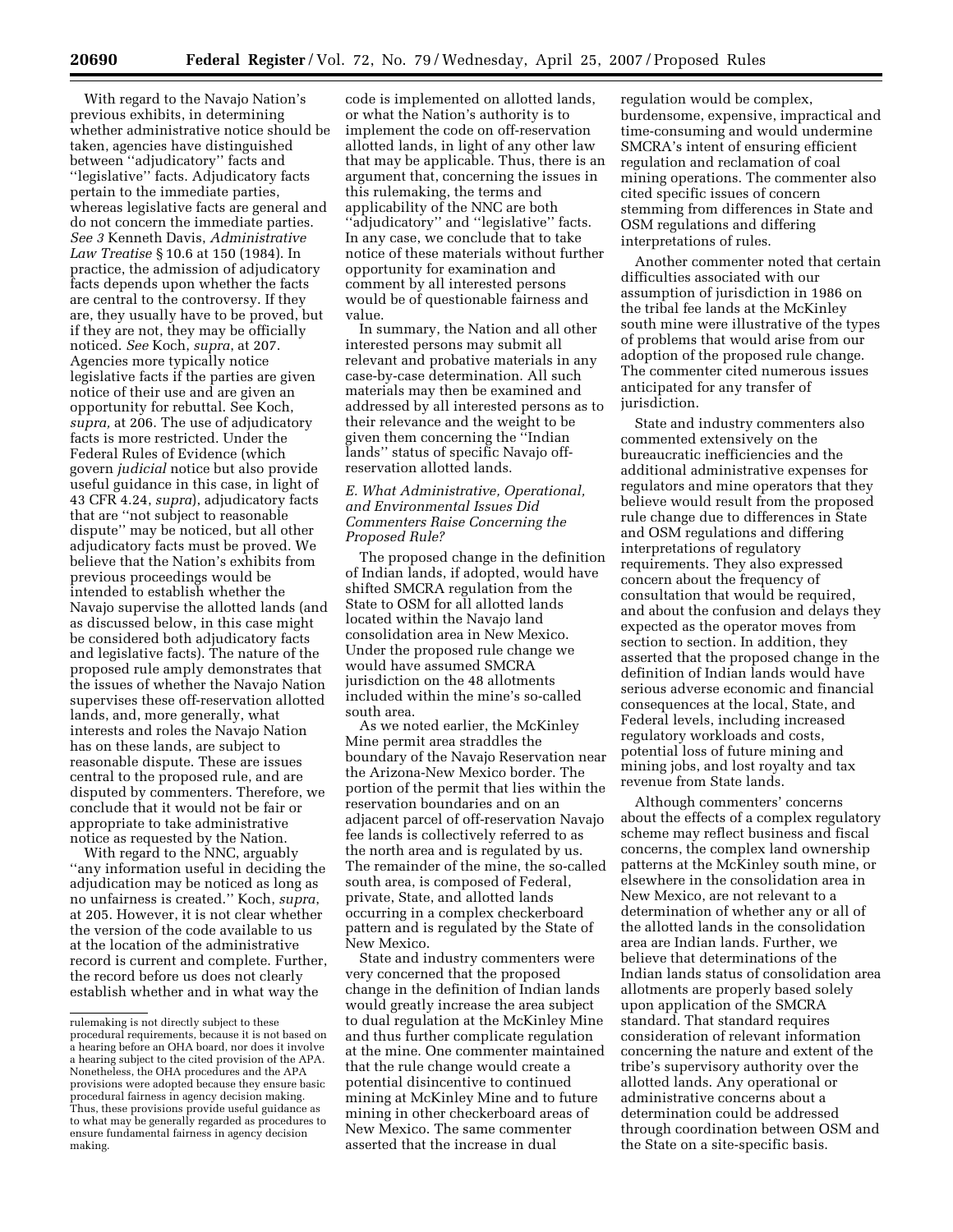*F. What Other Questions Does the Record Raise About the Proposed Rulemaking?* 

# 1. Must Any Ambiguities Be Construed in Favor of Tribal Interests?

The Navajo Nation asserts that the Indian lands provisions of SMCRA are intended to benefit Indian tribes under the Federal trust responsibilities. The Nation asserts, in effect, that, if there is any ambiguity as to whether the Navajo interest in and authority over allotted lands amounts to supervision, applicable rules of statutory construction require that any ambiguities in the SMCRA Indian lands provisions should be construed in favor of tribal interests. The Nation cites *Bryan* v. *Itasca County*, 426 U.S. 373, 392–93 (1976); *Montana* v. *Blackfeet Tribe of Indians*, 471 U.S. 759, 766 (1985); *Jicarilla Apache Tribe* v. *Andrus*, 687 F.2d 1324, 1332 (10th Cir. 1982); and *Star L. R. Co.* v. *Lujan*, 737 F. Supp. 103, 109 (D.D.C. 1990), *aff'd*, 925 F.2d 490, 18 Indian L. Rep. 2027 (DC Cir. 1991). The Nation asserts that these rules of statutory construction have a special corollary with respect to whether trust allotments are 'Indian lands' under exclusive tribal and Federal authority; and that any ambiguities in Federal legislation ''should be resolved in favor of limiting state jurisdiction.'' The Nation quotes *State* v. *Ortiz*, 105 N.M. 308, 311, 731 P.2d 1352, 1355 (Ct. App. 1986):

The Supreme Court has implicitly recognized that stricter standards apply to federal agencies when administering Indian programs. \* \* \* When the Secretary is acting in his fiduciary role rather than solely as a regulator and is faced with a decision of which there is more than one ''reasonable'' choice as that term is used in administrative law, he must choose the alternative that is in the best interest of the Indian Tribe.

The Nation cites: *Jicarilla Apache Tribe* v. *Supron Energy Corp.*, 728 F.2d 1555, 1567 (10th Cir. 1984), *dissenting opinion adopted as modified on reh'g*, 782 F.2d 855 (10th Cir. 1986) (en banc), *modified on other grounds*, 793 F.2d 1171 (10th Cir. 1986), *cert. denied* 479 U.S. 970 (1986).

Thus, the Nation argues that ambiguities in the definition of ''Indian lands'' must be resolved in favor of the Navajo Nation because if the allotments are not Indian lands they may be regulated by the states, ''contrary to the cornerstone of the special tribal/federal relationship.'' The Nation cites *New Mexico ex rel Energy and Minerals Dep't, Mining & Minerals Div*. v. *United States Dep't of Interior*, 820 F.2d 441, 445 (DC Cir. 1987), *settlement approved after remand and transfer*, No. Civ. 87–

1108 JB, 19 Indian L. Rep. 3119 (D.N.M. 1992); and *Washington Dep't of Ecology*  v. *United States EPA*, 752 F.2d 1465, 1470 (9th Cir. 1985). The Navajo Nation notes that the latter case stated that the trust responsibility ''arose largely from the federal role as a guarantor of Indian rights against state encroachment.''

We believe that, under SMCRA, we act solely as a regulator, and that the canon of construction referenced by the Nation does not apply to our interpretation of SMCRA's Indian lands provisions and implementing rules for purposes of implementing our regulatory responsibilities. Section 102(a) of the Act states that ''it is the purpose of this Act to establish a nationwide program to protect society and the environment from the adverse effects of surface coal mining operations.'' The Federal program for Indian lands is a component of this nationwide regulatory program, intended to ensure ''that all mining operations on Indian lands are conducted in accordance with permanent program standards until tribes are given the authority to seek and obtain primacy.'' 49 FR 38464 (September 28, 1984). The preamble to the final rulemaking adopting the Indian lands permanent program requirements discusses in some detail how responsibilities for Indian trust asset management and for tribal consultation remain with MMS, BLM, and BIA under their separate statutory authorities; and emphasizes that OSM is responsible for establishing a nationwide regulatory program for surface coal mining operations, of which the Indian lands program is one part, until tribes are authorized to assume primacy. 49 FR 38467–38469. The preamble makes clear that, when implementing the SMCRA Indian lands program, we are solely implementing the nationwide regulatory program. The authority and fiduciary responsibility to administer Indian trust assets were not affected by SMCRA or the Indian lands rule; they remain with MMS, BLM, and BIA, under their respective authorities. As a result, we do not understand the canon of construction articulated in *Ortiz* to apply by its terms to our implementation of SMCRA's Indian lands regulatory provisions.

However, we would reach the same conclusion on the proposed rule even if the canon set out in *Ortiz* did apply to our action on this matter. We are mindful that the nature and extent of the trust responsibilities of Federal agencies have been described in many different ways in court decisions. Some cases arguably take a very expansive view of Federal agency trust

responsibilities. *See*, *e.g.*, *HRI* v. *United States EPA and Navajo Nation*, 198 F. 3d 1224, 1245–1247. Nonetheless, regardless of the applicability of any special canons of statutory construction, the record before us in this rulemaking is inadequate to support a determination as to whether the Navajo Nation supervises the off-reservation allotted lands within the approved Navajo land consolidation area.

# 2. Can a Tribe Supervise Lands Over Which a State Has Authority?

The comments of the Navajo Nation include extensive arguments concerning their position that states do not have general regulatory authority or governmental authority over Indian country, including allotted lands.

We conclude that these comments are not germane to the proposed rule because they do not address whether the Nation supervises allotted lands, in law or in fact. Rather, these comments relate to states' authority in Indian country and to Congress' views on states' ability or authority to regulate in Indian country. The proposed rule did not purport to analyze or define the nature or extent of the State's general authority or jurisdiction over off-reservation allotted lands. We have no authority to make such a determination. The SMCRA definition of ''Indian lands'' does not require that off-reservation lands will be considered Indian lands only if they are subject to no state regulation or authority of any kind. The proposed rule concerns only whether tribes supervise certain allotted lands, as a matter of law or as a matter of fact, and thus whether such lands are Indian lands for purposes of SMCRA. Thus, if a state has some authority on or interest in the lands this does not preclude properly considering the lands to be ''Indian lands'' for purposes of SMCRA. Because these comments about State authority or jurisdiction do not address the Nation's supervision of allotted lands the comments do not address the merits of the proposed rule and are not helpful.

The comments assume that state regulation of allotted lands under SMCRA is a dilution of the Federal trust responsibility because allowing state regulation delegates a trust responsibility to the state. We do not agree. If the Nation does not supervise the off-reservation allotted lands, then those lands are not Indian lands under SMCRA. Thus, if the allotted lands were found not to be supervised by the Nation, allowing state regulation would not delegate a fiduciary trust management responsibility to the state. However, if the Nation is found to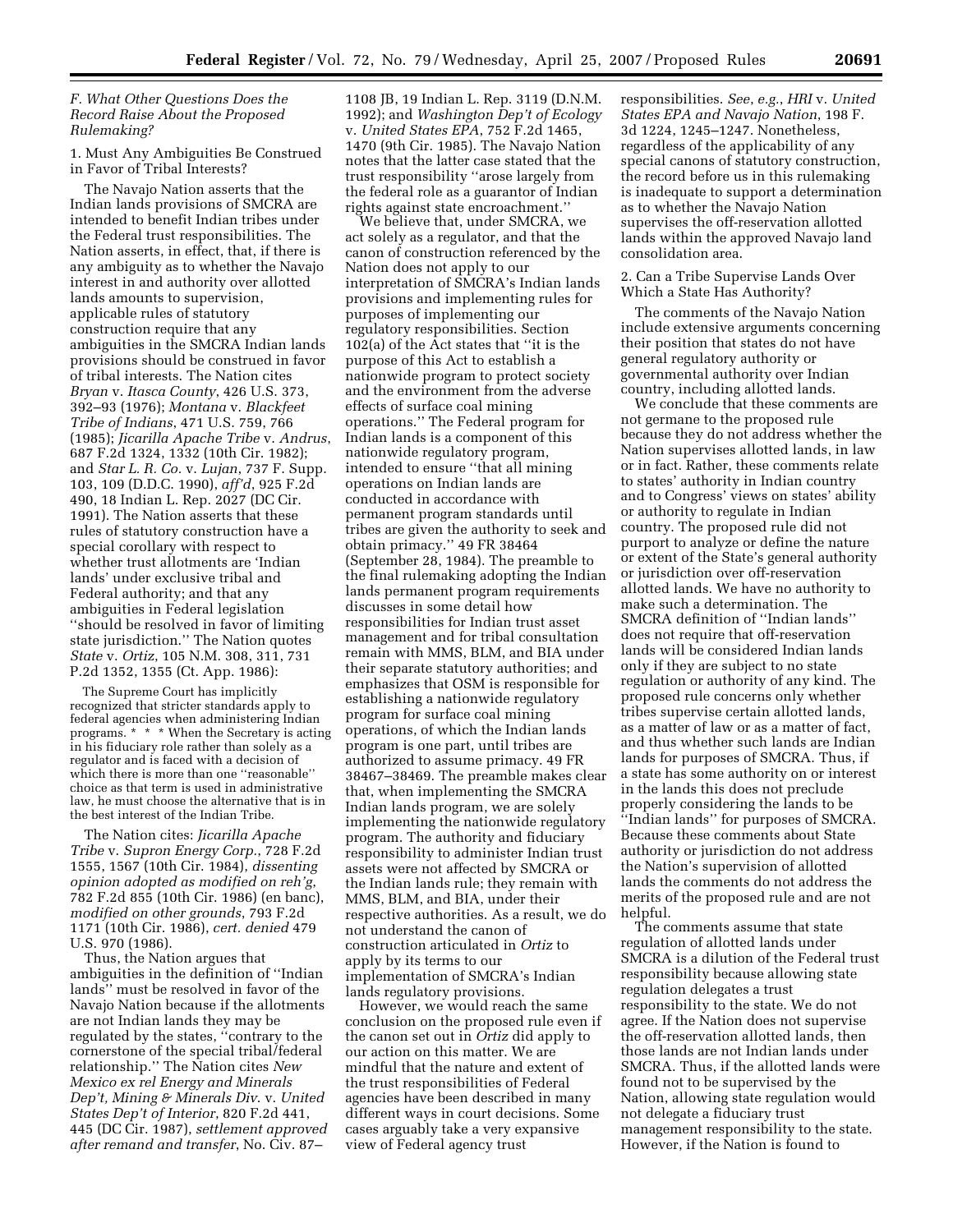supervise the lands in question, those lands are Indian lands and are subject to the Federal Indian lands regulatory program.

The Navajo Nation maintains that 30 U.S.C. 1300(h) confirms that all Indian trust allotments must be considered ''Indian lands'' because it states ''nothing in this Act shall change the existing jurisdictional status of Indian lands." The Nation refers to the final conference committee report on SMCRA, which stated that this proviso was intended to preserve the existing jurisdictional status of off-reservation trust lands. H.R. Rep. No. 493, 95th Cong., 1st Sess. 114 (1977). The Navajo Nation asserts that, with respect to the off-reservation trust allotments at issue, it is clear that states could exercise no legitimate regulatory function in 1977 when SMCRA was enacted. The Nation asserts that in 1977 reclamation of surface coal mines on all Indian lands was covered by a comprehensive and exclusive (of states) Federal regulatory regime. The Nation references 25 CFR Part 177, Subpart B (1977), and General Accounting Office *Administration of Regulations for Surface Exploration, Mining, and Reclamation of Public and Indian Lands* 5–6 (1972). The Nation asserts that in 1977 state laws regulating or controlling the use or development of any trust land, including all offreservation trust allotments, could not apply on allotments:

Without specific authorization of the Secretary of the Interior, none of the laws, \* \* \* or other regulations of any State or political subdivision thereof limiting, zoning, or otherwise governing, regulating, or controlling the use or development of any real \* \* \* property \* \* \* shall be applicable to any such property leased from or held or used under agreement with and belonging to any Indian \*  $\tilde{\ }$  \* that is held in trust by the United States. \* \*

#### 25 CFR 1.4(a) (1977).

For several reasons we do not find these comments helpful. First, whether or not a state regulates allotted lands under other law the SMCRA definition of ''Indian lands'' still applies. See *Valencia*, which, as discussed above, concluded that SMCRA establishes the jurisdictional status quo for SMCRA purposes, although it does not affect the jurisdictional status quo for other purposes. 109 IBLA 66. Second, this comment is not germane to the proposed rule because it does not address the question of whether the Nation supervises off-reservation allotted lands, in law or in fact. Like the preceding comments, this comment asserts that the states had no legitimate jurisdiction or authority on allotted lands in 1977 and thus can have none

now under SMCRA. Such assertions do not address whether a tribe supervises allotted lands for SMCRA purposes.

The Navajo Nation also asserts that the Department of the Interior had recognized by 1977 that Indian tribes had retained general regulatory authority over the trust allotments of their members. The Nation cites a memorandum opinion of the Solicitor, Department of the Interior: *Application of Local Building Codes to Indian Trust Property*, II Op. Sol. 2052 (1972) [*available at* 4 Indian L. Rep. 0–7 (1977)].

As discussed above, case law indicates that determinations of tribal authority or rights must be made on a case-by-case basis. The cited Solicitor's Opinion addresses, *inter alia*, the authority of a particular tribe in Washington State to regulate the use of tribal trust and individual allotted lands in that State. The opinion concludes that in that instance the tribe has the inherent authority to regulate the use of both tribal and individually held trust land. The opinion is not germane to this rulemaking because it does not concern supervision by the Nation of offreservation allotted lands and the authority of each tribe must be examined based on the facts and law concerning that tribe.

3. Is the Proposed Rule Consistent With Past OSM Actions?

The Navajo Nation maintains that in the 1989 rule OSM justified its clarification of the status of these allotments in ''wholly contradictory ways.'' Specifically, the Nation noted that we stated on the one hand that:

It is more appropriate that this jurisdictional issue [of off-reservation allotments] be addressed by rulemaking \* \* \* rather than by quasi-judicial proceedings in which only parties and intervenors have standing.

1989 AR 3–4. On the other, the Nation asserts that we ''confessed'' that:

A dispositive policy concerning the concept of tribal supervision of individual trust allotments \* \* \* would have to encompass a highly complex set of potential issues and fact patterns, and is beyond the scope and purpose of this rulemaking. As stated earlier in this preamble, OSMRE will make such determinations on a case-by-case basis if and when the need arises.

#### 1989 AR 5.

We agree that the quoted language could have been more precisely phrased; however, these materials are quoted out of context. We believe that careful examination of the 1989 rule preamble language indicates that we intended to say that whether offreservation allotted lands in general

may be ''Indian lands'' (because they may be ''supervised by a tribe'' for purposes of SMCRA) is properly addressed in a rulemaking; but whether specific off-reservation allotted lands are actually supervised by a particular tribe is best addressed on a case-by-case basis because of the potentially complex issues, law, and facts. We believe that this position is reasonable and continues to be valid.

NMA argues or implies that the proposed rule would conflict with a 1985 settlement that we entered with NMA, and would conflict with the intent of Congress.

Our interpretation of the 1985 settlement has not changed. See discussion *supra* of 54 FR 22182 (May 22, 1984). Neither the proposed rule nor this decision not to adopt the proposed rule is intended to change our interpretation of the 1985 settlement. As discussed above, we do not agree that the proposed rule or our decision not to adopt the proposed rule conflicts with the intent of Congress.

#### **VII. What Is the Effect of This Notice?**

We reach no conclusions on the Indian lands status under SMCRA of Navajo allotments in New Mexico. We intend this notice to provide guidance for any pending or subsequent action concerning the Indian lands status of allotted lands, but in any such action we will consider arguments or information concerning the merits or applicability of this approach. We intend this notice to aid interested persons in determining what information may be relevant in such action. Further, we intend to advise interested persons of the interpretation of existing law that we anticipate implementing in any such action. *See*, *e.g.*, *Christensen* v. *Harris County*, 529 U.S. 576 (2000); *Stinson* v. *United States*, 508 U.S. 36 (1993); *Williams* v. *United States*, 503 U.S. 193 (1992); *Pacific Gas & Electric Co*. v. *FPC*, 506 F.2d 33 (D.C. Cir. 1974).

### **VIII. How Will This Issue Be Addressed After This Notice?**

#### *A. Will This Issue Be Addressed by Case-by-Case Determinations?*

Existing procedures allow for case-bycase determinations of the Indian lands status of specific allotted lands in any actions in which that status might arise. We anticipate that any such determinations would most likely arise in permitting decisions that involve allotted lands.

As discussed above, a case that had been pending before the Office of Hearings and Appeals concerning the Indian lands status of allotted lands